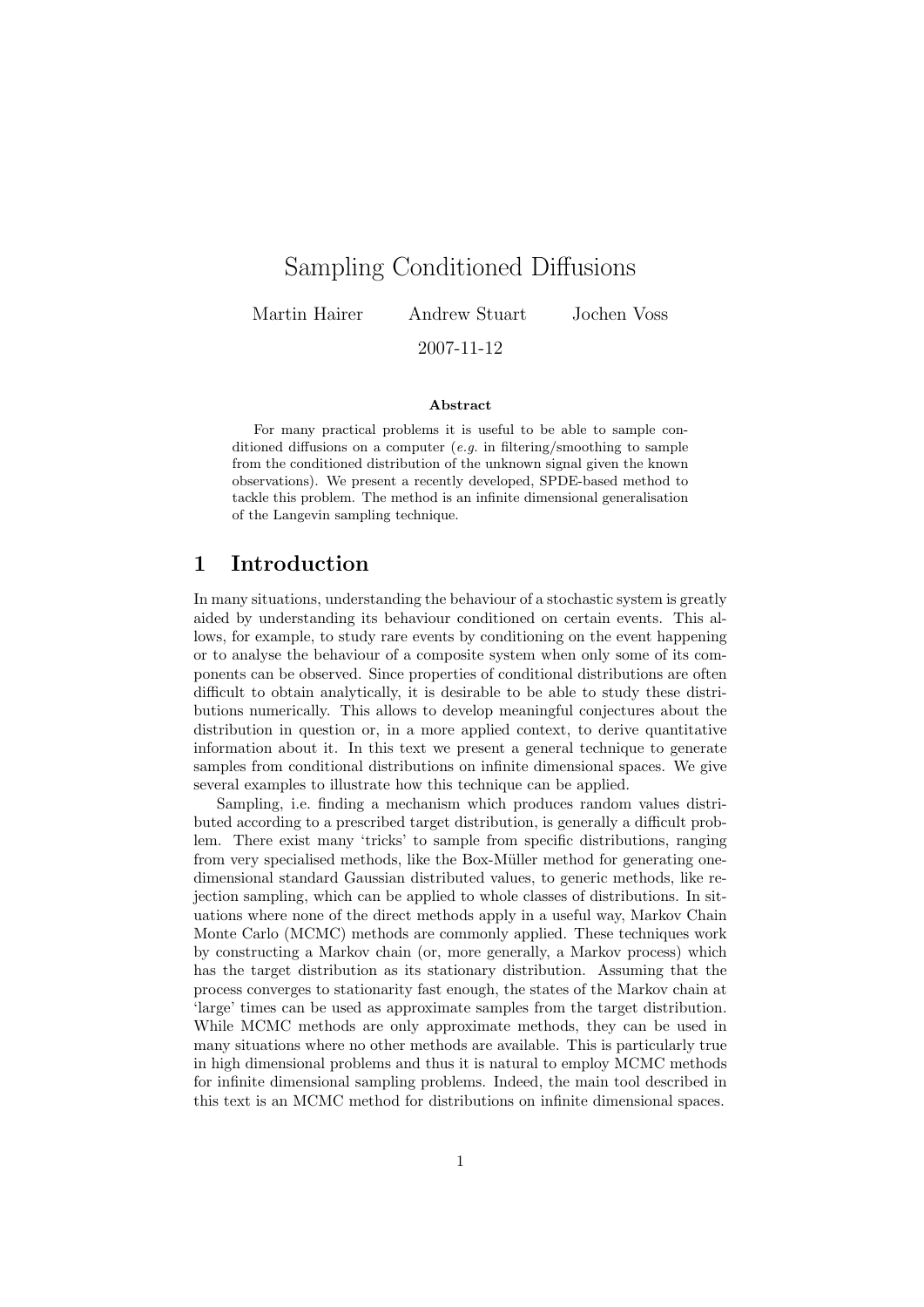The stochastic systems of interest here are diffusion processes described by stochastic differential equations. The trajectories of these processes can be considered to be random functions and thus the probability distributions we consider typically live on function spaces like  $L^2(I, \mathbb{R}^d)$  or  $C(I, \mathbb{R}^d)$  where  $I \subseteq \mathbb{R}$  is some interval. Thus, in order to construct an MCMC method for these distributions, we have to find Markov processes which have prescribed distributions on these function spaces as their invariant measures. In the context of our framework these Markov processes are given as solutions of stochastic partial differential equations (SPDEs), where the interval  $I$  is the 'space' direction of the SPDE.

Throughout this text we give several concrete examples of conditioned diffusions and how to sample from them. A simple case is to condition the process on its value at a fixed time, so that the resulting paths are bridges. Sampling bridges could, for example, be interesting when studying transitions between meta-stable states of some physical system: while these transitions will eventually happen, the times between transitions might be so big that they 'never' occur during an unconditioned numerical simulation. By conditioning on a transition actually happening, one can numerically study the transition mechanism.

A second application presented here will be "smoothing", i.e. reconstructing a signal from a noisy observation. Since all information which is available about such a signal is contained in the conditional distribution of the signal given the observation, one can solve smoothing problems by understanding this conditioned distribution.

The text is structured as follows: we start by presenting some well-known sampling techniques in section 2, namely Metropolis sampling and the Langevin method. In section 3 we introduce an infinite dimensional generalisation of Langevin sampling. Section 4 explains how this technique can be used to study conditioned diffusions in general and section 5 considers the special case of smoothing problems. Finally, in section 6, we present how the infinite dimensional Langevin method can be combined with Metropolis sampling to obtain numerically efficient methods. The conclusion in section 7 contains some pointers to extensions of the method and open problems.

# 2 Sampling Techniques

Sampling is the process of constructing random values, distributed according to a prescribed target distribution. Since our aim is to derive a numerically useful method, we are specifically interested in constructions which can be implemented on a computer. Generating random values in a computer program is usually done in two steps: first one uses a pseudo-random number generator to generate 'random' values for some simple distribution (usually the uniform distribution on the unit interval) and then, in a second step, these values are transformed to obtain the desired target distribution. In this text we will only consider the second step, i.e. we will assume the availability of a source of uniform or Gaussian distributed random numbers and describe methods to transform given random values in order to obtain values with the correct distribution.

We give an overview of some established sampling techniques which we will use later in the text. Since our aim is to sample distributions on infinite dimensional spaces, we restrict the presentation to techniques which can be applied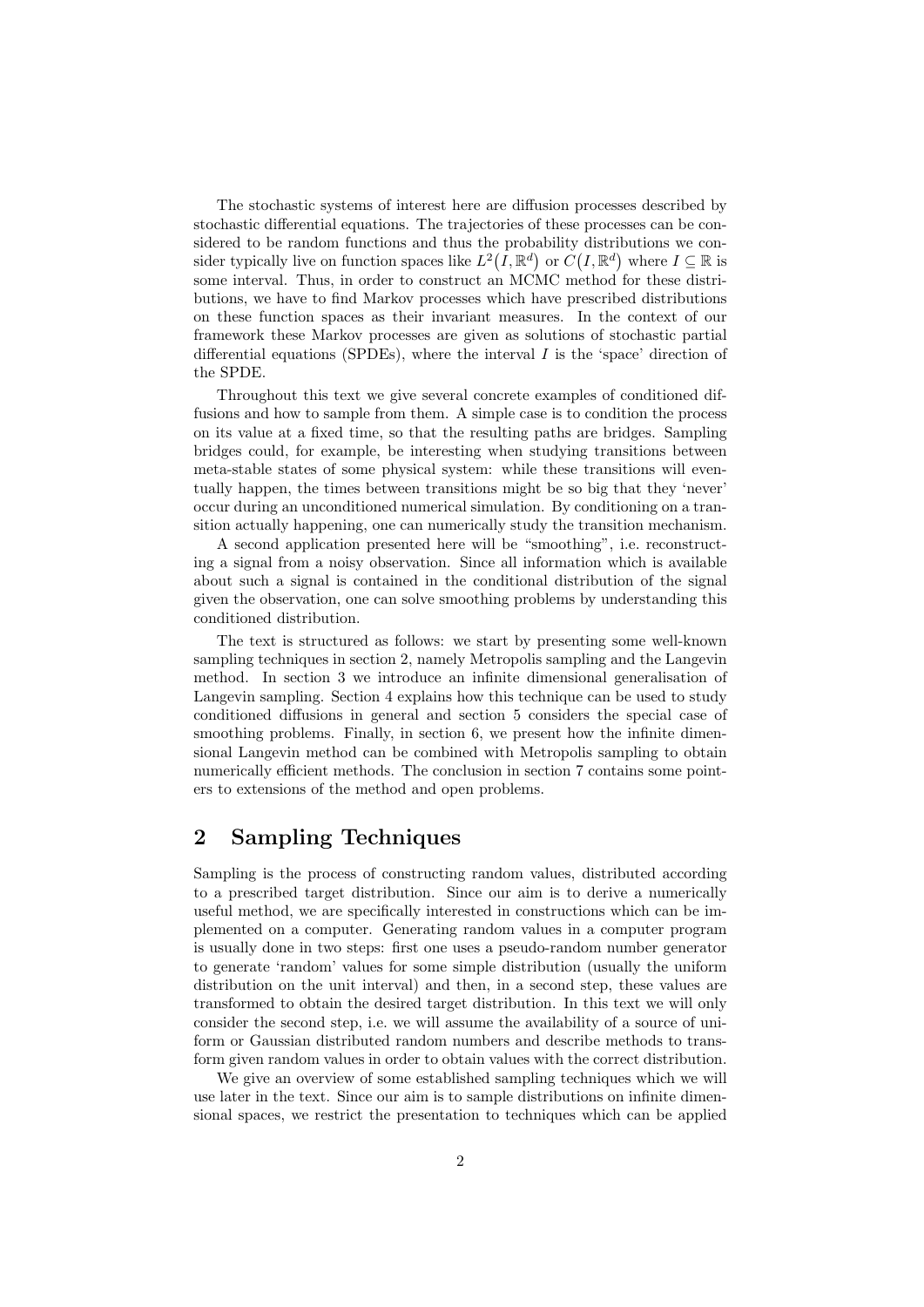in this context.

#### 2.1 The Metropolis-Hastings Algorithm

A commonly used sampling technique is based on the Metropolis-Hastings algorithm. The idea behind this method is to modify a given Markov chain, using a rejection mechanism, in order to obtain a Markov chain with a given stationary distribution. This new Markov chain can then be used as the basis of an MCMC algorithm.

Theorem 1 Let P be the transition kernel of a Markov chain taking values in some measurable space  $(\mathcal{X}, \mathcal{F}, \mu)$ . Let  $\mu$  be a probability measure on X. Assume that  $\mu(dy)P(y, dx)$  is absolutely continuous w.r.t.  $\mu(dx)P(x, dy)$  on  $\mathcal{X} \times \mathcal{X}$ . Inductively construct a process  $(X_n)_{n\in\mathbb{N}}$  as follows: for  $n \in \mathbb{N}$  let  $Y_n \sim P(X_{n-1}, \cdot)$ and  $U_n$  be uniformly distributed on [0, 1], where  $Y_n$ , given  $X_{n-1}$ , is conditionally independent of  $X_1, \ldots, X_{n-2}$  and  $U_n$  is independent of everything else, and let

$$
X_n = \begin{cases} Y_n, & \text{if } U_n \le \alpha(X_{n-1}, Y_n), \text{ and} \\ X_{n-1} & \text{else,} \end{cases}
$$

where  $\alpha$  is the (truncated) Radon-Nikodym derivative

$$
\alpha(x,y) = 1 \wedge \frac{\mu(dy)P(y,dx)}{\mu(dx)P(x,dy)}.
$$

Then  $(X_n)_{n\in\mathbb{N}}$  is a Markov chain with stationary distribution  $\mu$ .

The value  $\alpha(X_{n-1}, Y_n)$  is called the *acceptance probability* at step *n*, the value  $Y_n$  is called a *proposal*.

This theorem allows to change the distribution of any Markov chain which visits a large enough part of the state space, by rejecting some of the steps, in order to obtain a given stationary distribution. Then, assuming the resulting Markov chain is ergodic, one can compute expectations w.r.t. the stationary distribution  $\mu$ , by taking ergodic averages:

$$
\mathbb{E}_{\mu}(f) = \lim_{N \to \infty} \frac{1}{N} \sum_{n=1}^{N} f(X_n).
$$

The usefulness of this method depends strongly on the magnitude of the acceptance rates: if  $\alpha(X_{n-1}, Y_n)$  is often very small, convergence of the ergodic average will be very slow. For practical use, the transition kernel P has to be chosen in a way such that the acceptance probabilities are reasonably large.

A special case of the Metropolis-Hastings algorithm is when the transition kernel P does not depend on  $X_{n-1}$ . This corresponds to the case when the proposals are generated from an i.i.d. sequence. Because the acceptance probability at step n depends on the value  $X_{n-1}$ , the resulting Markov chain is no longer i.i.d. This method is called the *independence sampler*.

The independence sampler can for example be used to sample bridges of diffusion processes: If the target distribution  $\mu$  is absolutely continuous w.r.t. Brownian bridges, one can use independent Brownian bridges as proposals. The independence sampler then gives a Markov chain with the bridge-distribution  $\mu$ as its stationary distribution. See [CPS04] for a discussion of this method.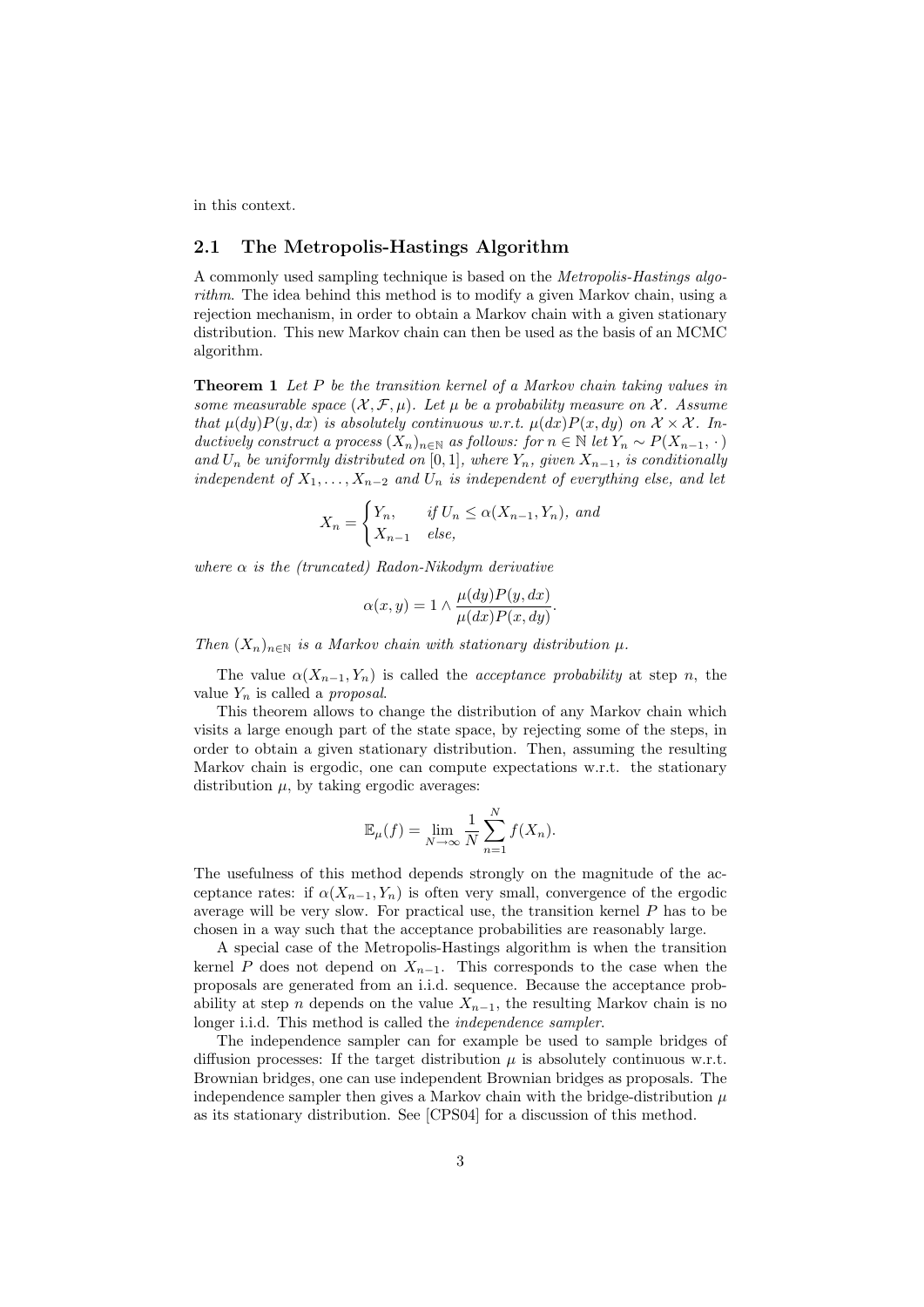#### 2.2 Langevin Sampling

Another method to obtain samples from a distribution on  $\mathbb{R}^d$  with a density w.r.t. Lebesgue measure, called *Langevin sampling*, is given in the next theorem.

**Theorem 2** Let  $\varphi \in C^2(\mathbb{R}^d, \mathbb{R})$  be a strictly positive probability density w.r.t. the Lebesque measure  $\lambda$ . Then the SDE

$$
dX_t = \nabla \log \varphi(X_t) dt + \sqrt{2} dW_t,
$$

where W is a standard Brownian motion, has  $\varphi$  d $\lambda$  as its stationary distribution.

The SDE in the theorem is called the Langevin equation. One observation which often turns out to be very useful in practice is the fact that, similar to the situation for the Metropolis-Hastings algorithm, the density  $\varphi$  needs to be known only up to a multiplicative constant: changing the constant does not change the resulting Langevin equation.

While this method is known to work well in high dimensions, at first it seems difficult to extend this technique to more general spaces, since the theorem uses a densities w.r.t. Lebesgue measure; the latter does not exist in infinite dimensions. But it transpires that there is a variant of the idea which can be generalised.

**Theorem 3** Let  $L \in \mathbb{R}^{d \times d}$  be a symmetric matrix such that the SDE

$$
dZ_t = LZ_t dt + \sqrt{2} dW_t,
$$

has a stationary distribution v. Let  $\varphi \in C^2(\mathbb{R}^d, \mathbb{R})$  be a strictly positive probability density w.r.t.  $\nu$ . Then the SDE

$$
dX_t = (LX_t + \nabla \log \varphi(X_t)) dt + \sqrt{2} dW_t,
$$

where W is standard Brownian motion, has  $\varphi$  dv as its stationary distribution.

A generalisation of this theorem to infinite dimensional spaces, presented in the next section, forms the basis of our sampling framework. Later, in section 6, we will see how a discretised version of the Langevin equation can be used to generate proposals for the Metropolis-Hastings algorithm, thus combining the two methods presented in this section.

### 3 Langevin Equations on Path Space

In this section we introduce the infinite dimensional analogue of the Langevin equation from section 2.2. The abstract setting is as follows: the SDEs in theorem 3 are replaced by stochastic evolution equations taking values in a real Banach space  $E$ , continuously embedded into a real separable Hilbert space  $\mathcal{H}$ . In our applications the space H will mostly be the space  $L^2([0,1], \mathbb{R}^d)$  and E will be some subspace of  $C([0, 1], \mathbb{R}^d)$ .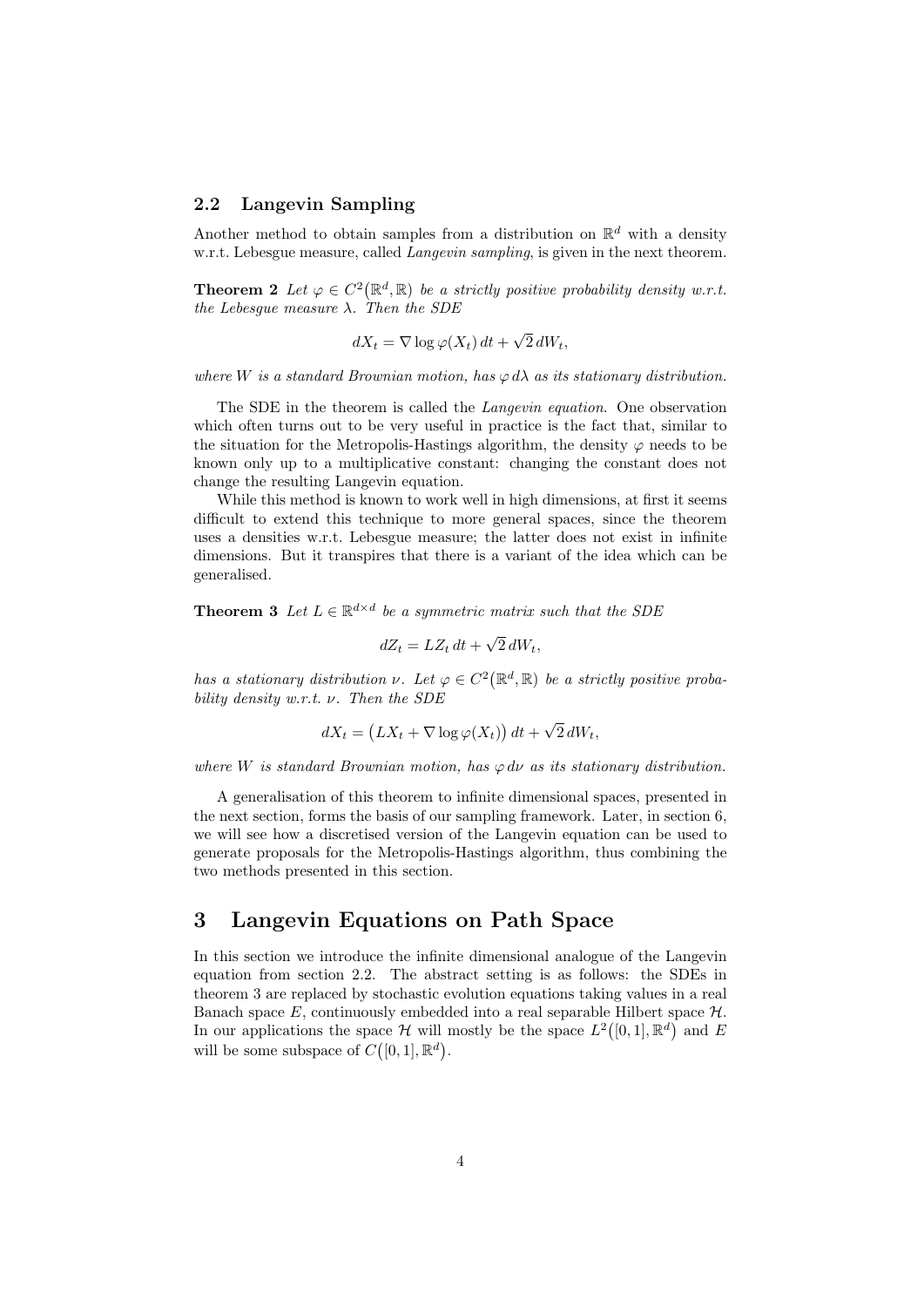#### 3.1 Linear Equations

In this section we derive a Hilbert space valued, linear SDE to sample from Gaussian distributions on  $H$ . The results of this section can all be stated and proved in  $H$  without reference to the embedded Banach space  $E$ . A more detailed analysis can be found in [HSVW05].

Recall that a random variable X taking values in a separable Hilbert space H is said to be *Gaussian* if the law of  $\langle y, X \rangle$  is Gaussian for every  $y \in \mathcal{H}$ . It is called *centred* if  $\mathbb{E}\langle y, X \rangle = 0$  for every  $y \in \mathcal{H}$ . Gaussian random variables are determined by their mean  $m = \mathbb{E} X \in \mathcal{H}$  and their covariance operator  $C: \mathcal{H} \to \mathcal{H}$  defined by

$$
\langle y, Cx \rangle = \mathbb{E}(\langle y, X - m \rangle \langle X - m, x \rangle).
$$

For details see e.g. [Bog98]. We denote the Gaussian measure with mean  $m$  and covariance operator  $\mathcal C$  by  $\mathcal N(m, \mathcal C)$ .

We consider the  $H$ -valued SDE

$$
dz_t = \mathcal{L}z_t dt + \sqrt{2} dw_t \tag{1}
$$

where w is a cylindrical Wiener process on  $\mathcal H$  and  $\mathcal L = -\mathcal L^{-1}$ . A process z is a mild solution of (1), if it satisfies

$$
z_t = e^{\mathcal{L}t} z_0 + \sqrt{2} \int_0^t e^{\mathcal{L}(t-s)} dw_s.
$$

Since this equation is linear, solutions are Gaussian processes and its invariant measure is a Gaussian measure on  $\mathcal{H}$ :

**Theorem 4** Let  $\mu = \mathcal{N}(0, \mathcal{C})$  be a centred Gaussian measure on a separable Hilbert space H. Then the corresponding evolution equation (1) with  $\mathcal{L} = -\mathcal{C}^{-1}$ has continuous  $\mathcal{H}\text{-}valued$  mild solutions. Furthermore, it has  $\mu$  as the unique invariant measure and there exists a constant  $K$  such that for every initial condition  $x_0 \in \mathcal{H}$  one has

$$
\left\|\mathcal{L}(z_t)-\mu\right\|_{\text{TV}} \leq K\left(1+\|x_0\|_{\mathcal{H}}\right) \exp\left(-\|\mathcal{C}\|_{\mathcal{H}\to\mathcal{H}}^{-1}t\right),\,
$$

where  $\|\cdot\|_{TV}$  denotes the total variation distance between measures.

By the theorem, equation (1) can be used to sample from centred Gaussian measures and by considering the process  $(z_t+m)_{t>0}$  we have a sampling equation for arbitrary Gaussian measures  $\mathcal{N}(m, \mathcal{C})$  on  $\mathcal{H}$ . To implement this method one has to identify the operator  $\mathcal{L}$ . The following example shows how this can be done in the cases which are the focus of our interest here.

**Example 1.** Consider the  $\mathbb{R}^d$ -valued, linear SDE

$$
dZ_u = AZ_u du + B dW_u, \quad Z_0 = z^- \tag{2}
$$

on the time interval [0, 1], where  $A, B \in \mathbb{R}^{d \times d}$  are matrices and  $x^- \in \mathbb{R}^d$  is the starting point. The solution is a Gaussian process with mean  $m(u) = \mathbb{E}(Z_u)$  $e^{uA}x^-$  and covariance function

$$
C(u, v) = \text{Cov}(X_u, X_v) = e^{uA} \left( \int_0^{u \wedge v} e^{-rA} B B^* e^{-rA^*} dr \right) e^{vA^*}
$$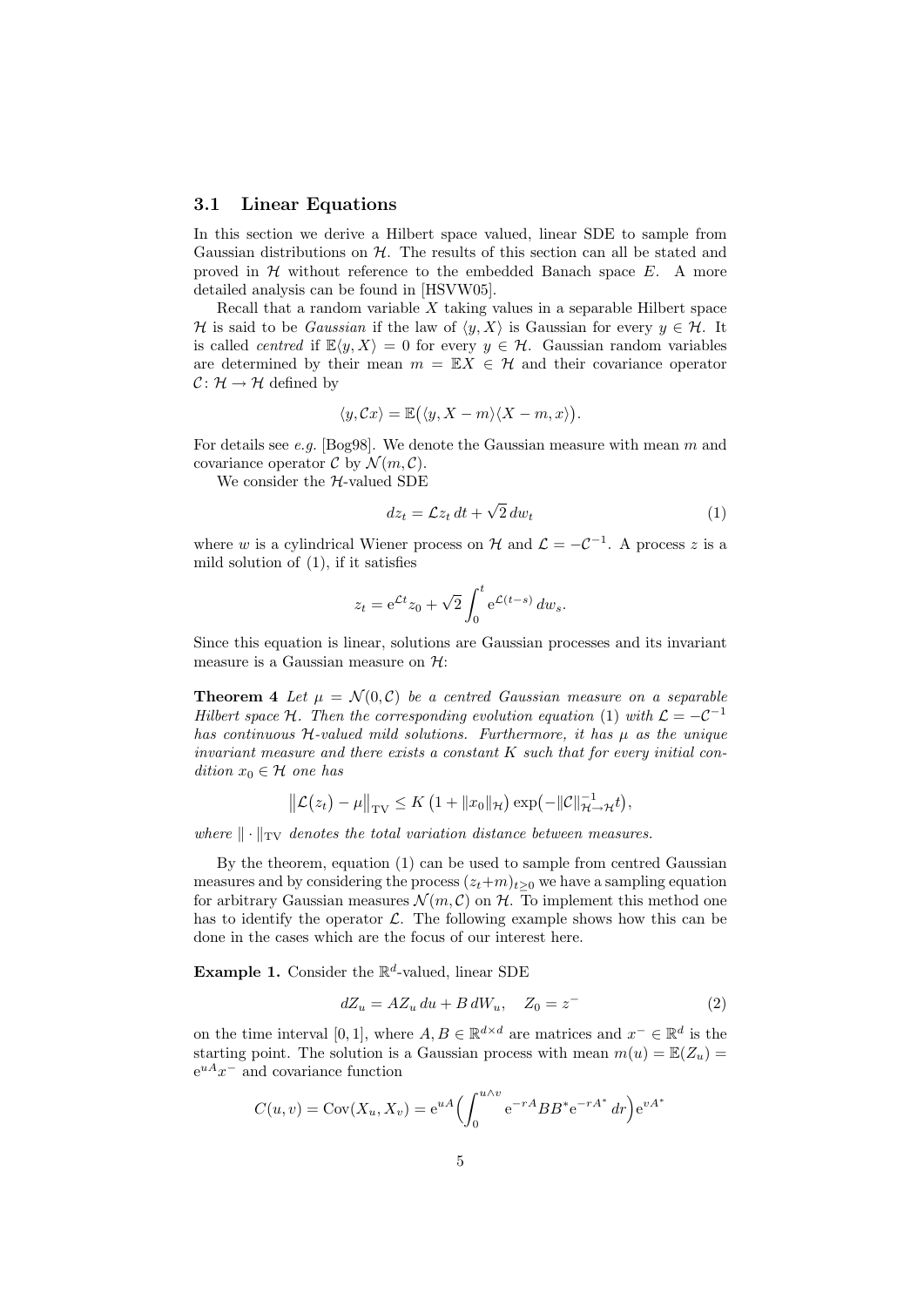(see e.g. [KS91, section 5.6] for reference). It is easy to check that the corresponding covariance operator  $\mathcal C$  is given by

$$
(\mathcal{C}x)(u) = \int_0^1 C(u,v)x(v) dv
$$

for all  $u \in [0,1], x \in L^2([0,1], \mathbb{R}^d)$  and, assuming  $BB^*$  is invertible, the negative of its inverse  $\mathcal{L} = -\mathcal{C}^{-1}$  is the restriction of the distributional differential operator

$$
L = (\partial_u + A^*)(BB^*)^{-1}(\partial_u - A)
$$
 (3)

to the domain

$$
\mathcal{D}(\mathcal{L}) = \left\{ f \in H^2([0,1], \mathbb{R}^d) \; \middle| \; f(0) = 0, \partial_u f(1) = A f(1) \right\}.
$$

Thus, the stationary distribution of

$$
dz_t = \mathcal{L}(z_t - m) dt + \sqrt{2} dw_t
$$
 (4)

is  $\mathcal{N}(m, \mathcal{C})$ .

Since  $\mathcal L$  is a differential operator, we can write (4) as an SPDE. Using the fact that  $Lm = 0$  on  $(0, 1)$ , this formally leads to the equation

$$
\partial_t z(t, u) = Lz(t, u) + \sqrt{2} \partial_t w(t, u) \qquad \forall (t, u) \in (0, \infty) \times (0, 1)
$$
  

$$
z(t, 0) = z^-, \quad \partial_u z(t, 1) = Az(t, 1) \qquad \forall t \in (0, \infty)
$$

where  $\partial_t w$  is space-time white noise. By theorem 4, the stationary distribution of this SPDE coincides with the distribution of the process Z.

#### 3.2 Semilinear Equations

In this subsection we will derive the infinite dimensional analogue of theorem 3. Here, the process  $(z_t)_{t>0}$  from (1) will correspond the  $(Z_t)_{t>0}$  in theorem 3. The equation for  $(X_t)_{t>0}$  will be replaced by a semilinear equation of the form

$$
dx_t = \mathcal{L}x_t dt + F(x_t) dt + \sqrt{2} dw_t,
$$
\n(5)

where  $\mathcal L$  is a linear operator on  $\mathcal H$ , the drift F maps E into  $E^*$ , w is a cylindrical Wiener process on  $\mathcal{H}$ , and the process x takes values in E. As in the previous subsection, we consider mild solutions of this equation.

For our application of sampling conditioned diffusions, presented in the next section, we will have a distribution-valued drift function  $F$  which is only defined on the Banach space of continuous functions. Thus we need the setting described above and cannot use the Hilbert space based theory as found  $e.g.$  in [DPZ92]. Proofs of the results presented here can be found in [HSV07].

We start the presentation by giving the assumptions which we will require for our results. There are two assumptions on the linear operator  $\mathcal{L}$ :

(A1) The operator  $\mathcal L$  is a self-adjoint, strictly dissipative operator on  $\mathcal H$  which generates an analytic semigroup  $S(t)$ . The semigroup  $S(t)$  can be restricted to a  $C_0$ -semigroup of contraction operators on  $E$ .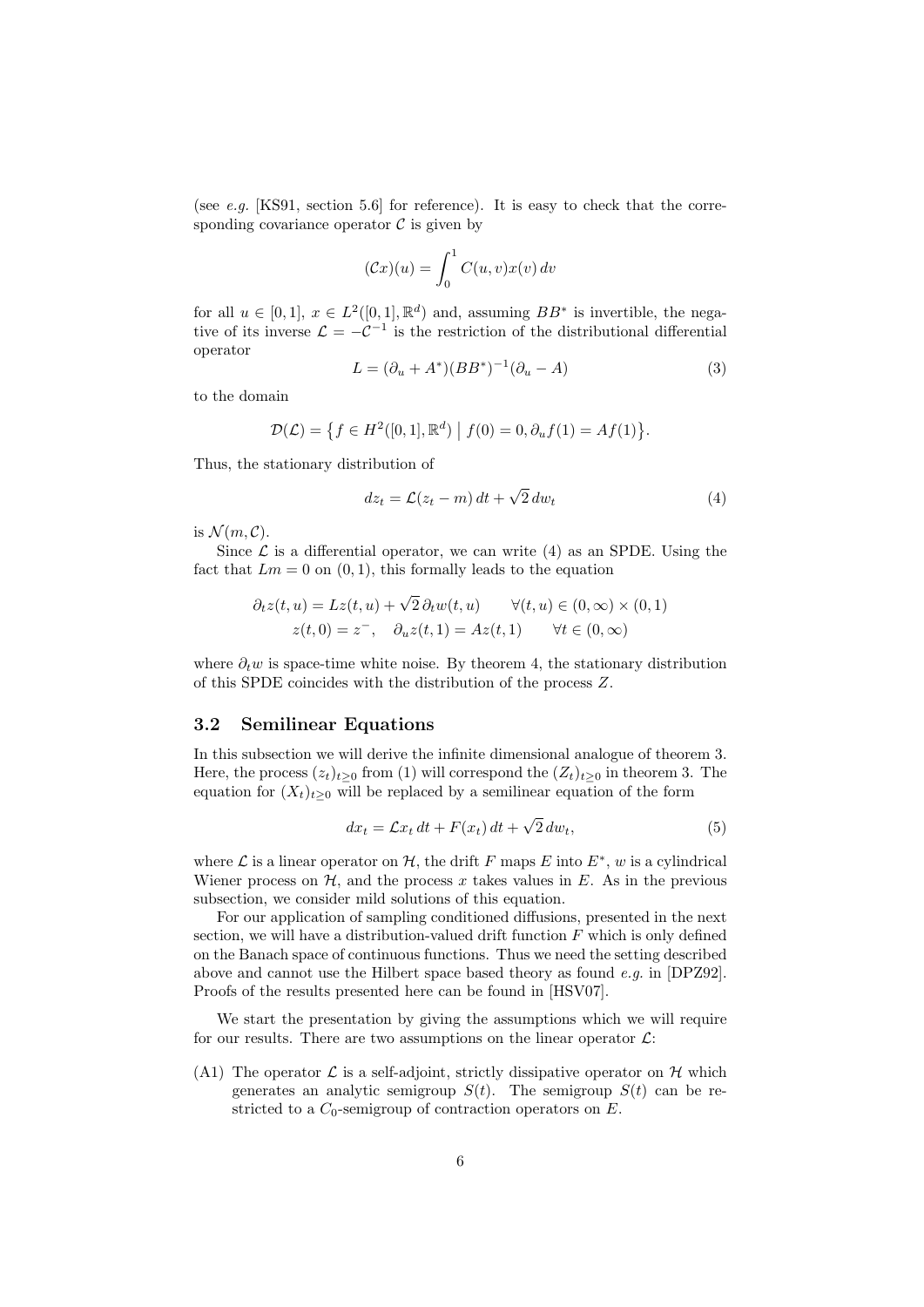(A2) Let  $\mathcal{H}^{\alpha}$  be the domain of  $(-\mathcal{L})^{\alpha}$ , equipped with the inner product  $\langle x, y \rangle_{\alpha} =$  $\langle (-\mathcal{L})^{\alpha} x, (-\mathcal{L})^{\alpha} y \rangle$ . Then there exists an  $\alpha \in (0, 1/2)$  such that  $\mathcal{H}^{\alpha} \subset E$ densely,  $(-\mathcal{L})^{-2\alpha}$  is nuclear in  $\mathcal{H}$ , and the Gaussian measure  $\mathcal{N}(0, (-\mathcal{L})^{-2\alpha})$ is concentrated on E.

We write  $\mathcal{H}^{-\alpha}$  for the dual of  $\mathcal{H}^{\alpha}$  and identify  $\mathcal{H}^*$  with  $\mathcal{H}$  in the usual way to get the following chain of inclusions:

$$
\mathcal{H}^{1/2} \hookrightarrow \mathcal{H}^{\alpha} \hookrightarrow E \hookrightarrow \mathcal{H} \hookrightarrow E^* \hookrightarrow \mathcal{H}^{-\alpha} \hookrightarrow \mathcal{H}^{-1/2}.
$$

To formulate our conditions on the drift  $F$  we will also use the subdifferential of the norm  $\|\cdot\|_E$ , defined as

$$
\partial ||x||_E = \{x^* \in E^* \mid x^*(x) = ||x||_E \text{ and } x^*(y) \le ||y||_E \,\forall y \in E\}
$$

for every  $x \in E$ . We require the following conditions.

(A3) The nonlinearity  $F: E \to E^*$  is Fréchet differentiable with

$$
||F(x)||_{E^*} \leq C(1+||x||_E)^N
$$
, and  $||DF(x)||_{E\to E^*} \leq C(1+||x||_E)^N$ .

for every  $x \in E$ .

(A4) There exists a sequence of Fréchet differentiable functions  $F_n: E \to E$ such that

$$
\lim_{n \to \infty} ||F_n(x) - F(x)||_{-\alpha} = 0
$$

for all  $x \in E$ . For every  $C > 0$  there exists a  $K > 0$  such that for all  $x \in E$ with  $||x||_E \leq C$  and all  $n \in \mathbb{N}$  we have  $||F_n(x)||_{-\alpha} \leq K$ . Furthermore, there is a  $\gamma > 0$  such that

$$
\langle x^*, F_n(x+y) \rangle \le -\gamma \|x\|_E
$$

holds for every  $x^* \in \partial ||x||_E$  and every  $x, y \in E$  with  $||x||_E \geq C(1+||y||_E)^N$ .

Our results currently require another, quite technical condition, on the drift  $F$ which is given here as  $(A5)$ . While this condition looks quite artificial, it is easy to verify that it holds for all applications discussed in this text.

(A5) For every  $R > 0$ , there exists a Fréchet differentiable function  $F_R : E \to E^*$ such that

$$
F_R(x) = \begin{cases} F(x), & \text{for } \|x\|_E \le R \text{, and} \\ 0, & \text{for } \|x\|_E \ge 2R, \end{cases} \tag{6}
$$

and such that there exist constants  $C$  and  $N$  with

$$
||F_R(x)||_{E^*} + ||DF_R(x)||_{E \to E^*} \le C(1+R)^N,
$$

for every  $x \in E$ .

**Definition 5** An E-valued and  $(\mathcal{F}_t)$ -adapted process x is called a mild solution of equation (5), if almost surely

$$
x_t = S(t)x_0 + \int_0^t S(t-s)F(x_s) ds + z_t \quad \forall t \ge 0
$$

holds where  $z$  is the solution of the linear equation  $(1)$ .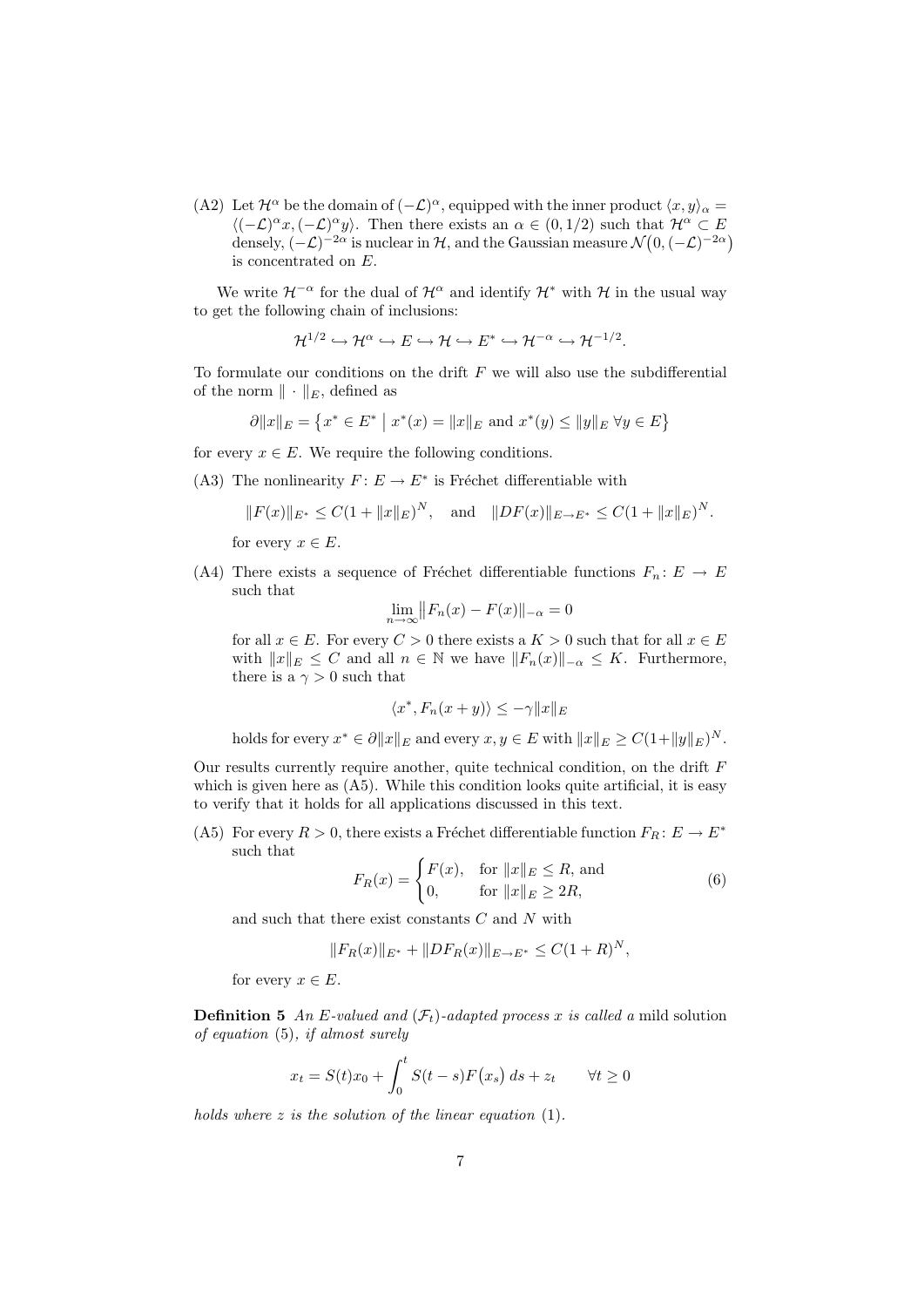The drift F in (5) takes only values in  $E^*$  while the operator  $\mathcal L$  will have a smoothing effect. There is a balance between these two effects and it is not a priori clear in which space the resulting process takes its values. The following theorem asserts that our assumptions are strong enough so that the solution is continuous with values in E.

**Theorem 6** Let  $\mathcal L$  and F satisfy assumptions  $(A1)$ – $(A\mathcal L)$ . Then for every initial value  $x_0 \in E$  the equation (5) has a global, E-valued, unique mild solution.

From theorem 4 we know that the linear equation (1) has stationary distribution  $\nu = \mathcal{N}(0, -\mathcal{L}^{-1})$ . The following theorem, which is the infinite-dimensional analogue of theorem 3, shows that we can again get an equation to sample from  $\varphi d\nu$  by adding  $\nabla$  log  $\varphi$  to the drift of the linear equation.

**Theorem 7** Let  $U: E \to \mathbb{R}$  be bounded from above and Fréchet differentiable. Assume that  $\mathcal L$  and  $F = U'$  satisfy assumptions  $(A1)$ – $(A5)$ , let  $\nu = \mathcal N(0, -\mathcal L^{-1})$ . Then the probability measure  $\mu$  given by

$$
d\mu(x) = c e^{U(x)} d\nu(x),
$$

where c is a normalisation constant, is the unique invariant measure for  $(5)$ .

The following result helps to convert the preceding theorem into useful numerical methods: properties of the target distribution  $\mu$  can be found by considering ergodic averages of the solution of the SDE (5).

**Theorem 8** Assume that  $(A1)$ – $(A5)$  hold and let  $\mu$  be the invariant measure for (5). Then one has

$$
\lim_{T \to \infty} \frac{1}{T} \int_0^T \varphi(x_t) dt = \int_E \varphi(x) \mu(dx), \quad \text{almost surely}
$$

for every initial condition  $x_0$  in the support of  $\mu$  and for every bounded measurable function  $\varphi: E \to \mathbb{R}$ .

While these theorems are formulated in a way that helps to identify the stationary distribution of a given stochastic evolution equation, we will use the equations in the reverse way: starting with a target distribution  $\mu$  with a known density  $\varphi = e^U$  w.r.t. a Gaussian measure  $\nu$  we will construct semilinear SDEs with invariant measure  $\mu$ . From theorem 7 we know that a possible choice for the drift is  $F = (\log \varphi)'$ , in direct analogy with the finite dimensional result from Theorem 3. This procedure is illustrated in the following example.

Example 2. Consider the  $\mathbb{R}^d$ -valued SDE

$$
dX_u = AX_u \, du + f(X_u) \, du + B \, dW_u, \quad X_0 = x^- \tag{7}
$$

on the time interval [0,1], where  $A, B \in \mathbb{R}^{d \times d}$  are matrices,  $x^{-} \in \mathbb{R}^{d}$  is the starting point and W is a standard Brownian motion on  $\mathbb{R}^d$ . In this situation we can apply the following form of the Girsanov formula.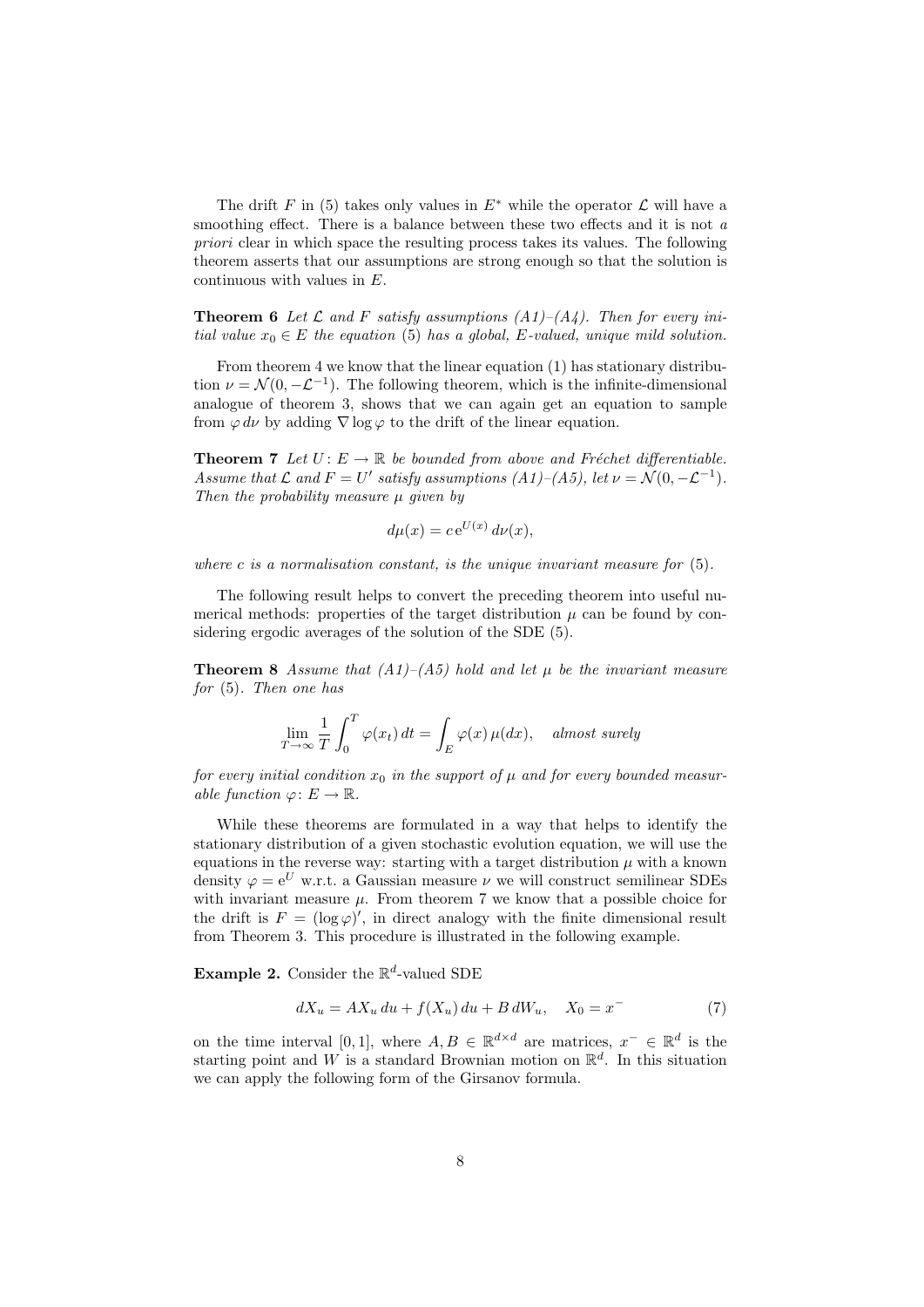**Lemma 9** Let  $\nu = \mathcal{L}(Z)$  be the distribution of the solution of the linear SDE (2) and  $\mu = \mathcal{L}(X)$  be the distribution of the solution of (7). Assume that (7) has a.s. no explosions until time 1 and that B is invertible. Then  $\mu$  has a density  $\varphi$ w.r.t.  $\nu$  on  $C([0,1], \mathbb{R}^d)$  which is given by

$$
\varphi(X) = \exp\Big(\int_0^1 (BB^*)^{-1} f(X_u) dX_u - \int_0^1 \langle AX_u + \frac{1}{2} f(X_u), (BB^*)^{-1} f(X_u) \rangle du\Big).
$$

If  $f = -BB^* \nabla V$  for some potential  $V : \mathbb{R}^d \to \mathbb{R}$ , then  $\varphi$  can be written as

$$
\varphi(X) = \exp\Big(V(X_0) - V(X_1) - \int_0^1 \langle AX_u + \frac{1}{2}f(X_u), (BB^*)^{-1}f(X_u)\rangle + \frac{1}{2}\operatorname{div} f(X_u) du\Big).
$$

**Proof.** Since  $X$  (by assumption) and  $Z$  (since it solves a linear SDE) have no explosions, we can apply Girsanov's theorem [Elw82, Theorem 11A] to find the densities of  $\mathcal{L}(X)$  and  $\mathcal{L}(Z)$  w.r.t. the distribution of the Brownian motion  $\mathcal{L}(BW)$ . Taking the ratio of these two densities gives the first expression for  $\varphi$ . The second form of  $\varphi$  can be found by applying Ito's formula to  $V(X)$ and substituting the result into the first part. Г

In the following we will assume that  $f$  has the required gradient form so we can use the second form of  $\varphi$  from the lemma (without the stochastic integral). From example 1 we obtain a second-order differential operator  $\mathcal L$  on  $L^2([0,1], \mathbb{R}^d)$  such that

$$
dz_t = \mathcal{L}(z_t - m) dt + \sqrt{2} dw_t,
$$

where m is the mean of Z, has stationary distribution  $\nu$ . From theorem 7 we see, assuming (A1)–(A5) are satisfied, that we can add the drift  $F = (\log \varphi)'$  to this equation to obtain a  $C([0,1], \mathbb{R}^d)$ -valued SDE with stationary distribution  $\mu$ . A simple calculation shows

$$
F(x) = (BB^*)^{-1} f(x_1) \delta_1 - \nabla \Psi(x) \qquad \forall x \in C([0, 1], \mathbb{R}^d)
$$

where  $\delta_1$  is a Dirac mass at  $u = 1$  and  $\Psi$  is given by

$$
\Psi(\xi) = \left\langle A\xi + \frac{1}{2}f(\xi), (BB^*)^{-1}f(\xi) \right\rangle + \frac{1}{2} \operatorname{div} f(\xi) \qquad \forall \xi \in \mathbb{R}^d. \tag{8}
$$

Under mild assumptions on  $A, B$  and  $f$ , the conditions for theorems 6, 7 and 8 are satisfied and the stationary distribution of

$$
dx_t = \mathcal{L}(x_t - m) dt + F(x_t) dt + \sqrt{2} dw_t
$$

coincides with the distribution of the process  $X$ . An explicit set of assumptions on A, B, and f for the result to hold can be found in [HSV07].

Again, we would like to write this equation as a stochastic partial differential equation. In order to do so, we should just add the drift  $F$  to the SPDE from example 1. One complication is the presence of the Dirac-term in  $F$ . Since,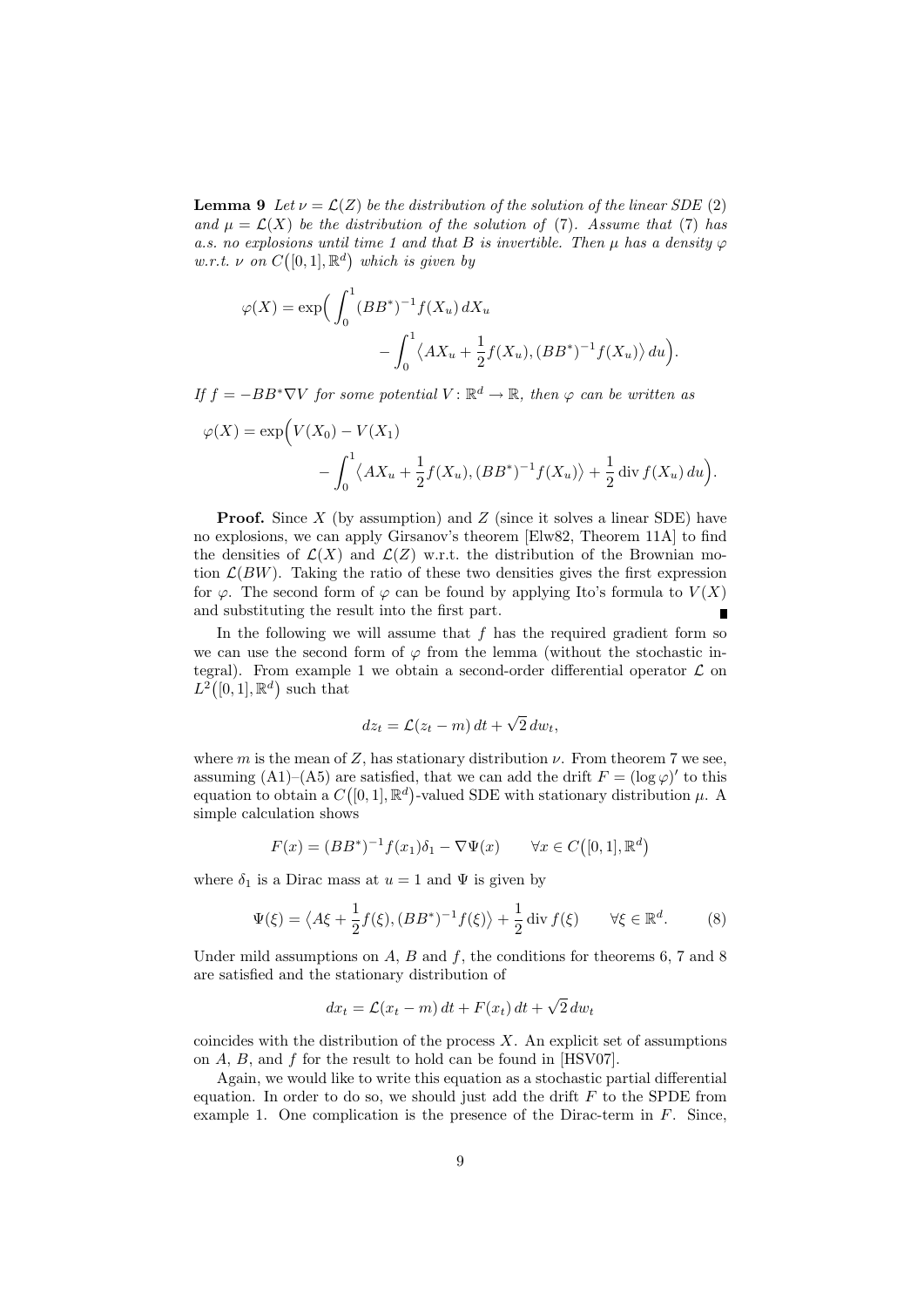assuming smooth w for this argument, the source term  $(BB^*)^{-1}f(x_1)\delta_1$  will lead to a jump of size  $f(x_1)$  in the *u*-derivative of the solution, we can incorporate the Dirac term in the boundary condition by formally writing the SPDE as

$$
\partial_t x(t, u) = Lx(t, u) - \nabla \Psi(x(t, u)) + \sqrt{2} \partial_t w(t, u) \qquad \forall (t, u) \in (0, \infty) \times (0, 1)
$$

$$
x(t, 0) = x^-, \quad \partial_u x(t, 1) = Ax(t, 1) + f(x(t, 1)) \qquad \forall t \in (0, \infty).
$$

### 4 Conditioned Diffusions

In the previous sections we have seen how the Langevin sampling method can be generalised to infinite dimensional situations and how this can be used to construct SPDEs which sample from the distribution of a finite dimensional diffusion process. In this section we focus on our main interest of this text, namely on applying the presented techniques to sample from conditioned diffusion processes.

Consider the following  $\mathbb{R}^d$ -valued SDE on the time interval [0, 1]:

$$
dX_u = AX_u \, du + f(X_u) \, du + B \, dW_u, \quad X_0 = x^-.
$$
 (9)

As before,  $A, B \in \mathbb{R}^{d \times d}$  are matrices,  $x^- \in \mathbb{R}^d$  is the starting point, W is a standard Brownian motion on  $\mathbb{R}^d$  and we assume that  $f = -BB^* \nabla V$  for some potential  $V: \mathbb{R}^d \to \mathbb{R}$  and that B is invertible. Our aim is to construct an SPDE which has the distribution of  $X$ , conditioned on some event  $C$ , as its stationary distribution.

Let Z be the solution of the linear SDE

$$
dZ_u = AZ_u du + B dW_u, \quad Z_0 = x^- \tag{10}
$$

and set  $m(u) = \mathbb{E}(Z(u)|C)$  for all  $u \in [0, 1]$ . In the cases we consider here, the event C is such that  $\mathcal{L}(Z|C)$  is still Gaussian. The general idea is to perform a construction consisting of the following steps.

- 1. Use the results of section 3.1 to obtain an  $L^2$ -valued SDE which has the centred Gaussian measure  $\mathcal{L}(Z - m|C)$  as its stationary distribution.
- 2. Use the Girsanov formula and results about conditional distributions to derive the density of the conditional distribution  $\mathcal{L}(X|C)$  w.r.t.  $\mathcal{L}(Z|C)$ . Using substitution, this gives the density of the shifted distribution  $\mathcal{L}(X$ m|C) w.r.t. the centred measure  $\mathcal{L}(Z - m|C)$ .
- 3. Use the results of section 3.2 and the density from step 2 to derive a  $C([0,1], \mathbb{R}^d)$ -valued SDE with stationary distribution  $\mathcal{L}(X-m|C)$ . Shifting the process by  $m$  reverses the centring from step 2 and gives the required sampling equation. Optionally write the  $L^2$ -valued SDE as an SPDE.

Combining all these steps leads to an SPDE which samples from the conditional distribution  $\mathcal{L}(X|C)$  in its stationary measure. The details of the above steps depend on the specific situation under consideration. We will study one special case in detail in the next section, where we develop a method for nonlinear filtering by using the Langevin method to sample from the distribution of some signal given the observations. In the remainder of this section we illustrate the technique in a simpler setting.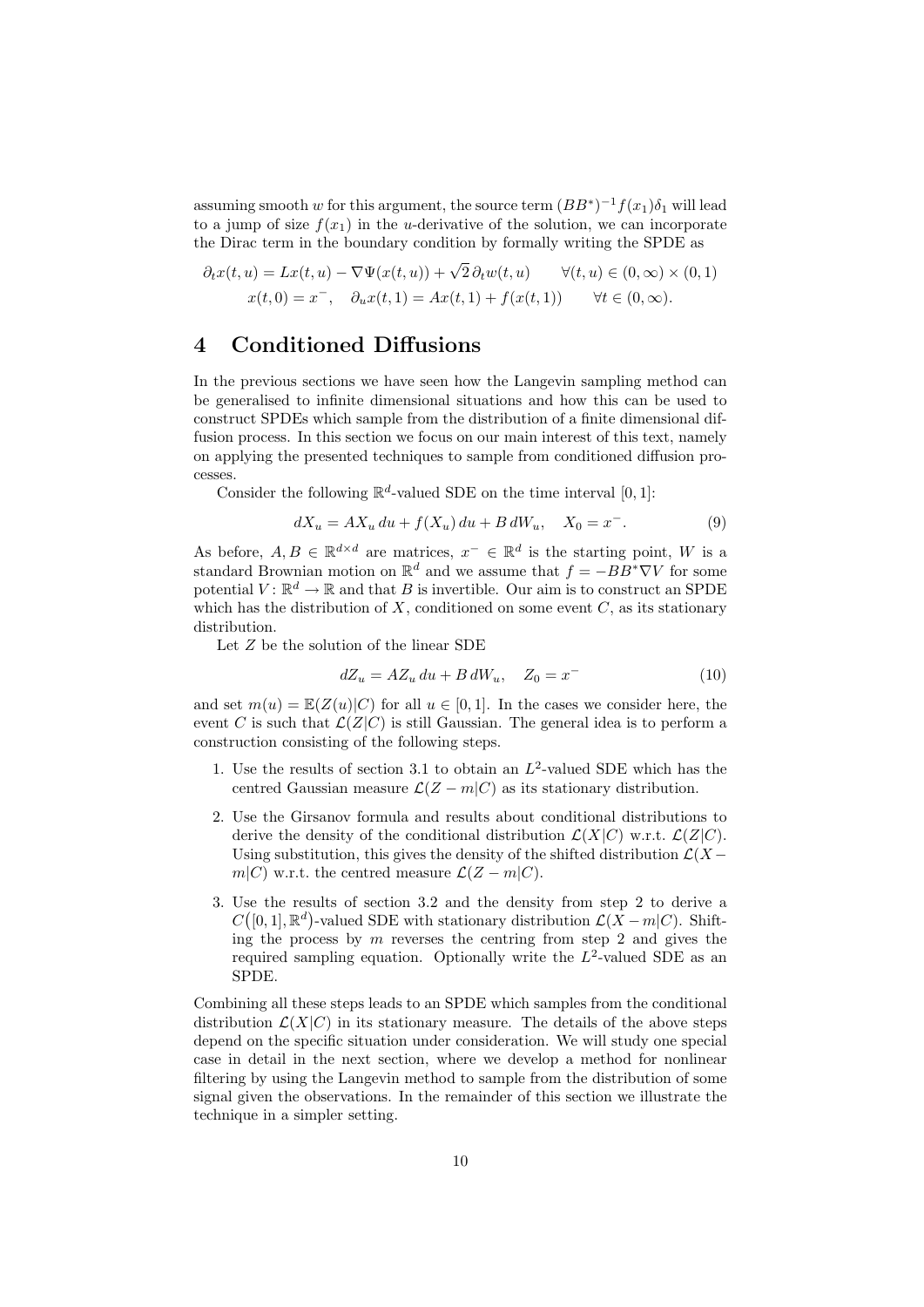Example 3. We can use the technique described above to construct an SPDE which samples bridges from

$$
dX_u = AX_u du + f(X_u) du + B dW_u, \quad X_0 = x^-, \quad X_1 = x^+, \tag{11}
$$

that is, the stationary distribution of the SPDE coincides with the distribution of solutions of the SDE (9), conditioned on  $X_1 = x^+$ .

Step 1: We need to find an SPDE with stationary distribution  $\mathcal{L}(Z|Z_1 = x^+)$ . Mean and covariance of the conditioned process can be found by conditioning the random variable  $(Z(u), Z(v), Z(1))$  for  $u \le v \le 1$  on the value of  $Z(1)$ . Since this is a finite dimensional Gaussian random variable, mean and covariance of the conditional distribution can be explicitly calculated. Let  $m$  and  $C$  be the mean and covariance function of  $\mathcal{L}(Z)$ . Then  $\mathcal{L}(Z|Z_1 = x^+)$  is a Gaussian measure with mean

$$
\tilde{m}(u) = m(u) + C(u, 1)C(1, 1)^{-1}(x^+ - m(1))
$$

and covariance operator  $\tilde{\mathcal{C}}$  with  $\tilde{\mathcal{C}}x = \int \tilde{\mathcal{C}}(\cdot, v)x(v) dv$  where the covariance function is given by

$$
\tilde{C}(u,v) = C(u,v) - C(u,1)C(1,1)^{-1}C(1,v).
$$

A simple calculation shows that  $\tilde{\mathcal{L}} = -\tilde{\mathcal{C}}^{-1}$  is again the differential operator L from (3), but this time on the domain

$$
\mathcal{D}(\tilde{\mathcal{L}}) = \{ f \in H^2([0,1], \mathbb{R}^d) \mid f(0) = 0, f(1) = 0 \}.
$$

Thus the stationary distribution of

$$
dz_t = \tilde{\mathcal{L}} z_t dt + \sqrt{2} dw_t
$$

is  $\mathcal{L}(Z - \tilde{m}|Z_1 = x^+)$  by theorem 4.

Step 2: We have already seen in example 2 that the density of  $\mathcal{L}(X)$  w.r.t.  $\mathcal{L}(Z)$ is given by

$$
\varphi(X) = \exp\left(V(x^-) - V(X_1) - \int_0^1 \Psi(X_u) \, du\right)
$$

with the  $\Psi$  from equation (8). The following lemma shows that the density of  $\mathcal{L}(X|X_1 = x^+)$  w.r.t.  $\mathcal{L}(Z|Z_1 = x^+)$  coincides, up to a multiplicative constant, with  $\varphi$ .

**Lemma 10** Let P, Q be probability measures on  $S \times T$  where  $(S, \mathcal{A})$  and  $(T, \mathcal{B})$ are measurable spaces and let  $X: S \times T \to S$  and  $Y: S \times T \to T$  be the canonical projections. Assume that P has a density  $\varphi$  w.r.t. Q and that the conditional distribution  $Q_{X|Y=y}$  exists. Then the conditional distribution  $P_{X|Y=y}$  exists and is given by

$$
\frac{dP_{X|Y=y}}{dQ_{X|Y=y}}(x) = \begin{cases} \frac{1}{c(y)}\varphi(x,y), & \text{if } c(y) > 0, \text{ and} \\ 1 & \text{else} \end{cases}
$$

where  $c(y) = \int_S \varphi(x, y) dQ_{X|Y=y}(x)$  for all  $y \in T$ .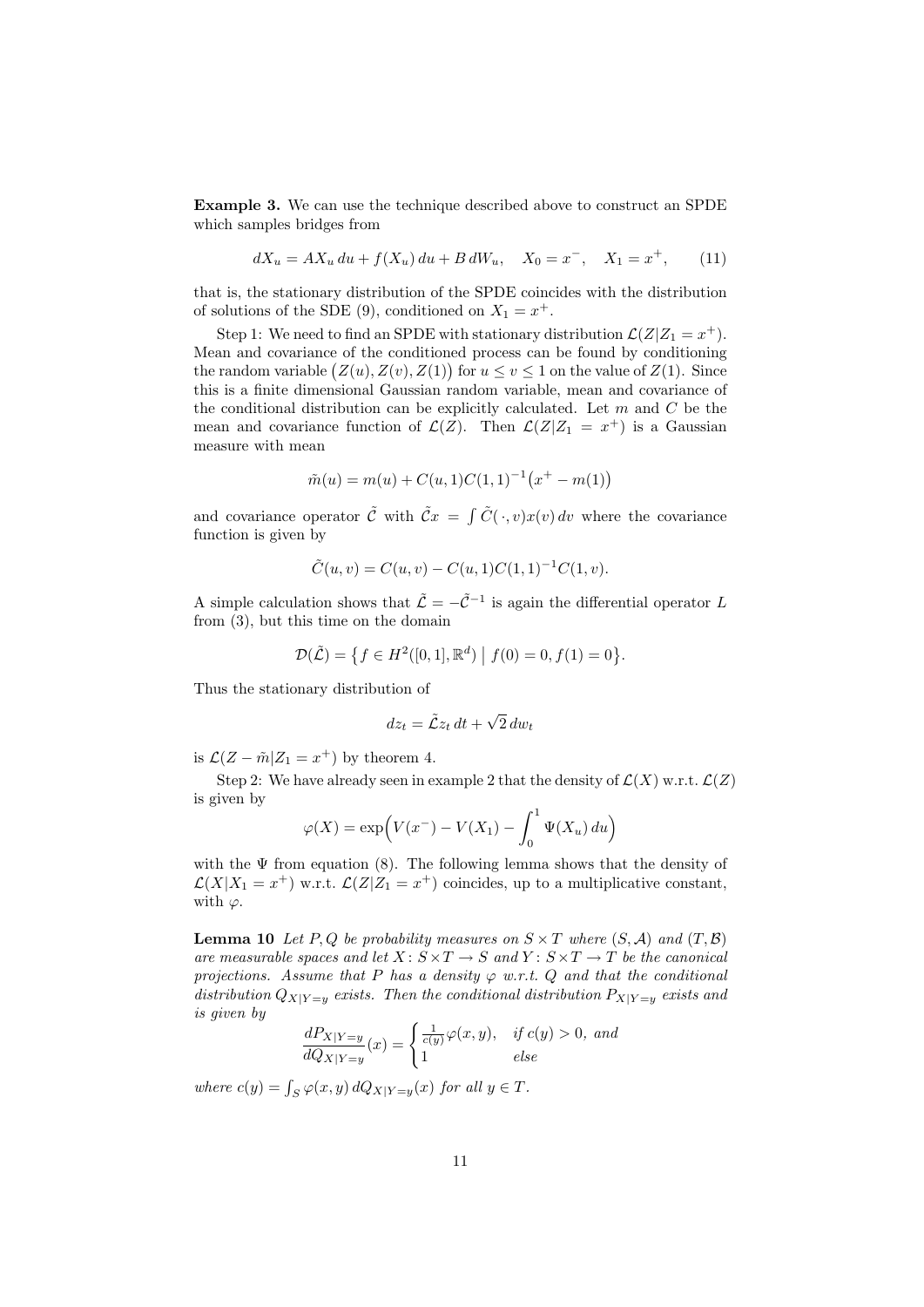Thus, the density of  $\mathcal{L}(X - m | X_1 = x^+)$  w.r.t.  $\mathcal{L}(Z - m | Z_1 = x^+)$  is

$$
\tilde{\varphi}(X) = c \exp\left(\int_0^1 \Psi(X_u + m_u) \, du\right)
$$

for some normalisation constant c where  $\Psi$  is given by (8).

Step 3: Assuming that the conditions for theorems 6, 7 and 8 are satisfied, the stationary distribution of

$$
d\tilde{x} = \mathcal{L}\tilde{x} dt - \nabla \Psi(\tilde{x} + \tilde{m}) dt + \sqrt{2} dw_t
$$

is then  $\mathcal{L}(X - \tilde{m}|X_1 = x^+)$ . Thus the process  $x = \tilde{x} + \tilde{m}$ , solving

$$
dx_t = \mathcal{L}(x_t - \tilde{m}) dt - \nabla \Psi(x_t) dt + \sqrt{2} dw_t,
$$
\n(12)

can be used to sample from the target distribution  $\mathcal{L}(X|X_1 = x^+)$ .

Finally, we can rewrite this evolution equation as an SPDE: Since the mean  $\tilde{m}$  satisfies  $\tilde{m}(0) = x^{-}$ ,  $\tilde{m}(1) = x^{+}$  and  $L\tilde{m} = 0$  on  $(0, 1)$ , we can formally write (12) in the form

$$
\partial_t x(t, u) = Lx(t, u) - \nabla \Psi(x(t, u)) + \sqrt{2} \partial_t w(t, u), \qquad \forall (t, u) \in (0, \infty) \times (0, 1)
$$

$$
x(t, 0) = x^-, \quad x(t, 1) = x^+ \qquad \forall t \in (0, \infty).
$$

Note that use of this formulation no longer requires knowledge of the conditioned mean  $\tilde{m}$ .

Figure 1 shows the result of a numerical simulation which implements the method derived in example 3 to sample bridges of the process (11). For the simulation we use the drift

$$
f(x) = -\left(\frac{(x-1)^2(x+1)^2}{1+x^2}\right)' = x\left(\frac{8}{(1+x^2)^2} - 2\right),\tag{13}
$$

 $A = 0, B = I$  and the end-points  $x^- = -1$  and  $x^+ = +1$ . To allow the process to transition a few times between the stable equilibrium points, we chose  $u \in [0, 100]$ . The upper panel illustrates how one can get an approximation to a typical sample path of (11): it displays  $u \mapsto x(t, u)$  for a big value of t. Assuming that the sampling process is already close to equilibrium, this path should closely resemble a typical bridge path. The second panel illustrates how statistical properties of the bridges can be approximated by taking ergodic averages using theorem 8. The line in the centre of the shaded band shows

$$
\bar{m}(u) = \frac{1}{T} \int_0^T x(t, u) \, du
$$

as a function of u for a big value of T. By theorem 8 we have  $\bar{m}(u) \approx \tilde{m}(u)$ . The width of the band is given by

$$
\bar{\sigma}(u) = \left(\frac{1}{T} \int_0^T \left(x(t, u) - \bar{m}(u)\right)^2 du\right)^{1/2}.
$$

Again by theorem 8,  $\bar{\sigma}(u)$  is approximately equal to the standard deviation of the bridge at position  $u$ .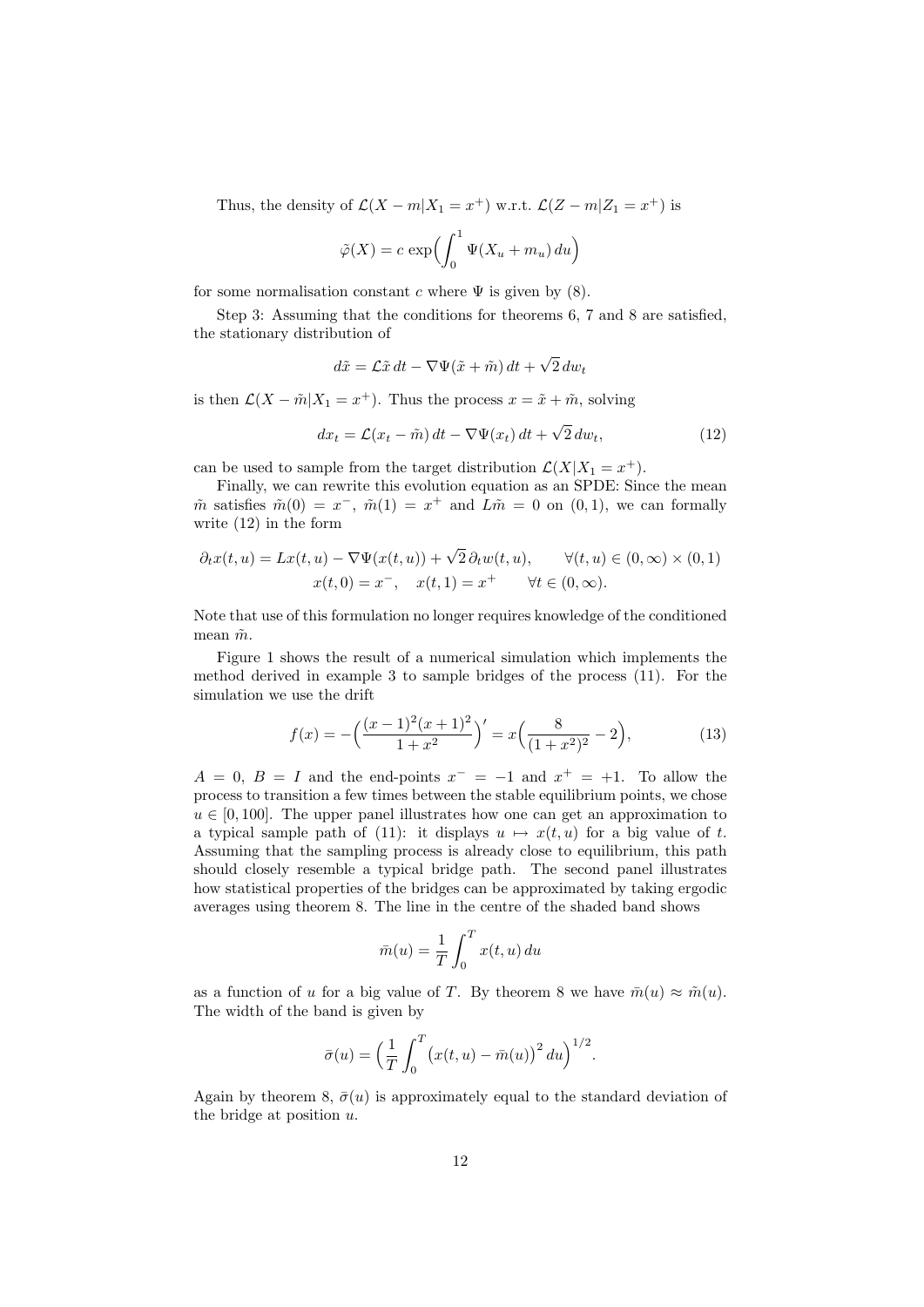### 5 Nonlinear Smoothing

In this section we will give a more challenging application of the method developed in the previous sections: we will describe how nonlinear smoothing problems can be formulated as a problem of sampling conditioned diffusions and how it can be solved using Langevin sampling.

Let  $d = m + n$  with  $m, n \in \mathbb{N}$  and consider a d-dimensional diffusion process given by

$$
dX_u = AX_u du + f(X_u) du + B dW_u, \quad X_0 = x^-
$$

where B is invertible and  $(BB^*)^{-1}f$  is a gradient. Assume that only the last n components of this process can be observed and that we want to gain as much knowledge as possible about the unobserved  $m$  components from one observation of the last *n* components. We write  $X_u = (X_u^{(1)}, X_u^{(2)}) \in \mathbb{R}^m \times \mathbb{R}^n$  and call  $X^{(1)}$ the "signal" and  $X^{(2)}$  the "observation".

While the problem is formally very easy to solve, the solution is just the conditional distribution  $\mathcal{L}(X^{(1)}|X^{(2)})$ , the task of actually algorithmically computing this solution is quite challenging. There are two commonly used ways of solving this problem: the traditional method, employed for example in particle filters, is to use the Zakai equation to construct an approximation to the density of  $\mathcal{L}(X_u^{(1)} | X_v^{(2)}, 0 \le v \le u)$ . The solution we propose here is to construct an SPDE which samples from the distribution  $\mathcal{L}(X^{(1)}|X^{(2)})$ . Questions about this conditional distribution can then be answered by considering ergodic averages. It transpires that this way of solving the smoothing problem can be derived as a special case of the general technique of sampling from conditioned diffusions which we presented in section 4.

Commonly, finding  $\mathcal{L}(X_u^{(1)} | X_v^{(2)}, 0 \le v \le u)$  is called "filtering" and finding  $\mathcal{L}(X^{(1)}|X^{(2)})$  is called "smoothing". The standard methods, like the Kalman filter and particle filter based approaches, proceed by first solving the filtering problem and then, optionally, solving the smoothing problem in a second, backward sweep over the data. The method we propose here directly solves the smoothing problem and thus all observations must be present from the start of the computation.

#### 5.1 Construction of the Smoothing SPDE

The construction of the SPDE to sample from the conditional distribution of  $X^{(1)}$  given  $X^{(2)}$  follows the steps outlined in section 4. We start the construction by considering the linear,  $\mathbb{R}^{m+n}$ -valued SDE

$$
dZ_u = AZ_u du + B dW_u, \qquad Z_0 = x^- \tag{14}
$$

which will give our reference measure as before. Since this SDE is linear, its solution is a Gaussian process, and thus the distribution  $\mathcal{L}(Z^{(1)}|Z^{(2)})$  is also Gaussian. First we have to identify the mean and covariance of this distribution. The abstract mechanism we use here is given in the following lemma.

**Lemma 11** Let  $\mathcal{H} = \mathcal{H}_1 \oplus \mathcal{H}_2$  be a separable Hilbert space with projectors  $\Pi_i: \mathcal{H} \to \mathcal{H}_i$ . Let  $(Z^{(1)}, Z^{(2)})$  be an H-valued Gaussian random variable with mean  $m = (m_1, m_2)$  and positive definite covariance operator C and define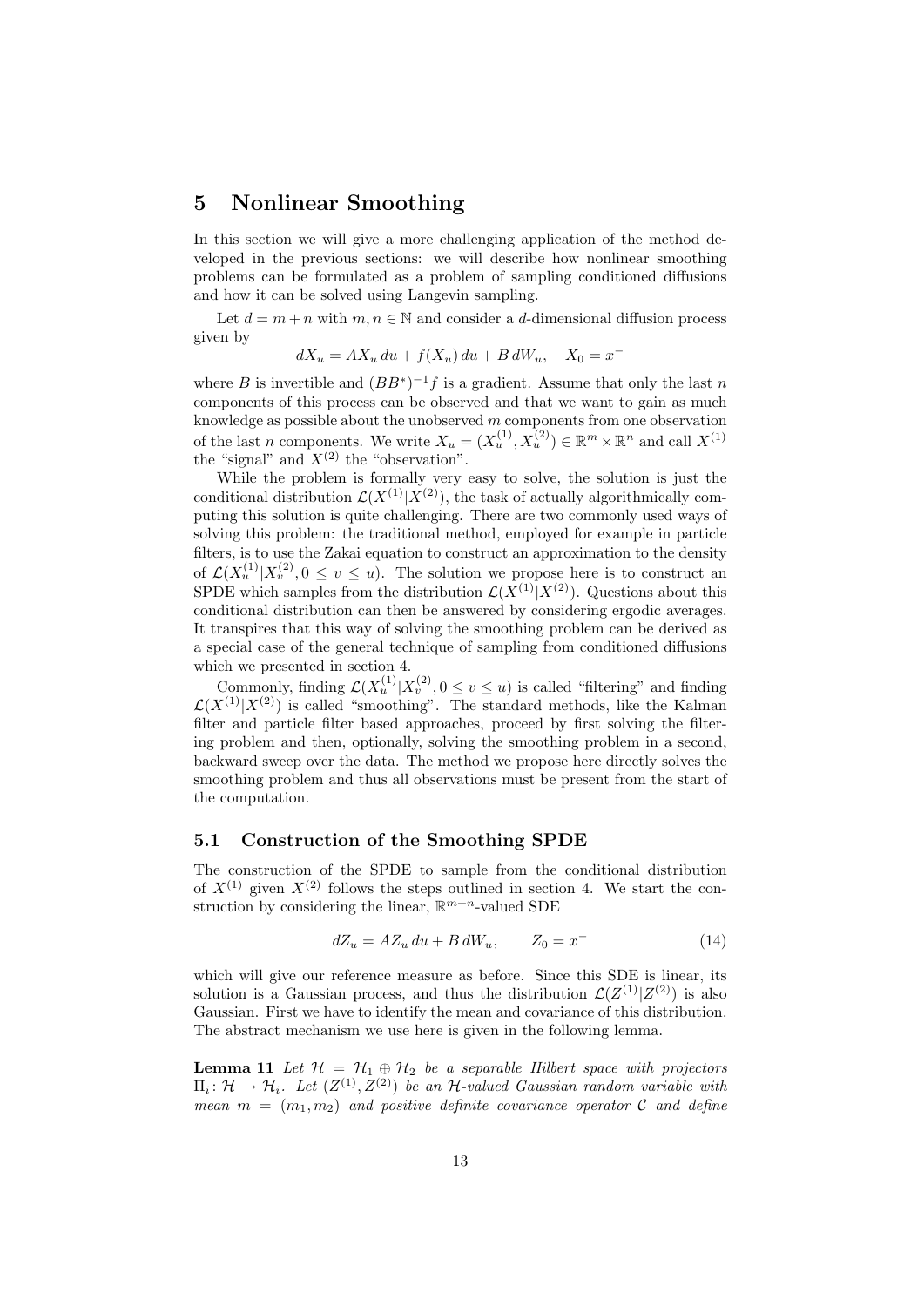$\mathcal{C}_{ij} \, = \, \Pi_i \mathcal{C} \Pi_j^*$ . Then the conditional distribution of  $Z^{(1)}$  given  $Z^{(2)}$  is Gaussian with mean

$$
m_{1|2} = m_1 + C_{12}C_{22}^{-1}(Z^{(2)} - m_2)
$$

and covariance operator

$$
\mathcal{C}_{1|2} = \mathcal{C}_{11} - \mathcal{C}_{12}\mathcal{C}_{22}^{-1}\mathcal{C}_{21}.
$$

If we define as above  $\mathcal{L} = (-\mathcal{C})^{-1}$  and formally define  $\mathcal{L}_{ij} = \Pi_i \mathcal{L} \Pi_j^*$ , then a simple formal calculation shows that  $m_{1|2}$  and  $C_{1|2}$  are expected to be given by

$$
m_{1|2} = m_1 - \mathcal{L}_{11}^{-1} \mathcal{L}_{12} (Z^{(2)} - m_2), \qquad \mathcal{C}_{1|2} = -\mathcal{L}_{11}^{-1}.
$$
 (15)

In contrast to the lemma above, the relations (15) do not hold in general (consider for example the case  $C_{1|2} = 0$ , but in our situation it can be shown that domains for the operators  $\mathcal{L}_{ij}$  can be chosen so that all of the given expressions are defined and that the conditional mean and expectation really have the form given in (15). Details of this construction can be found in [HSVW05, lemma 4.6. By theorem 4, the  $L^2([0,1], \mathbb{R}^d)$ -valued SDE

$$
dz_t = \mathcal{L}_{11} z_t dt + \sqrt{2} dw_t
$$

has  $\mathcal{L}(Z^{(1)} - m_{1|2}|Z^{(2)})$  as its stationary distribution. We have already identified the differential operator  $\mathcal L$  in section 3.1.

Now we can just follow the programme outlined in section 4: the version of Girsanov formula from lemma 9 gives the density  $\varphi$  of  $\mathcal{L}(X)$  w.r.t.  $\mathcal{L}(Z)$ . From lemma 10 we know that the conditional density  $\varphi_{1|2}$  of  $X^{(1)}$  given  $X^{(2)}$ differs from  $x \mapsto \varphi(x, X^{(2)})$  only by a multiplicative constant which depends only on  $X^{(2)}$ . Thus we have  $\nabla \log \varphi_{1|2} = \nabla_1 \log \varphi(\cdot, X^{(2)})$  where  $\nabla$  denotes the Fréchet derivative on  $C([0,1], \mathbb{R}^d)$  and  $\nabla_1$  denotes the Fréchet derivative w.r.t. the first  $m$  components. By theorem  $7$  the equation

$$
dx_t = \mathcal{L}_{11}(x_t - m_{1|2}) dt + \nabla_1 \log \varphi(x_t, X^{(2)}) dt + \sqrt{2} dw_t
$$

has  $\mathcal{L}(X^{(1)}|X^{(2)})$  as its stationary distribution and thus can be used as a Monte Carlo method to solve the smoothing problem.

**Example 4.** In the standard smoothing setup the signal  $X^{(1)}$  evolves on its own without reference to the observation. The observation depends both on the signal and on additional noise. To fit this situation in the framework described above we consider the following case:

$$
A = \begin{pmatrix} 0 & 0 \\ A_{21} & 0 \end{pmatrix}, \qquad B = \begin{pmatrix} B_{11} & 0 \\ 0 & B_{22} \end{pmatrix},
$$

with  $A_{21} \in \mathbb{R}^{n \times m}$ ,  $B_{11} \in \mathbb{R}^{m \times m}$  and  $B_{22} \in \mathbb{R}^{n \times n}$ . Furthermore let  $V(x, y) =$  $V_1(x)+V_2(y)$  and  $f = -BB^*\nabla V$ . In this situation, equation (14) can be written as

$$
dX^{(1)} = f_1(X^{(1)}) du + B_{11} dW^{(1)}
$$
  
\n
$$
dX^{(2)} = f_2(X^{(2)}) du + A_{21} X^{(1)} du + B_{22} dW^{(2)}
$$
\n(16)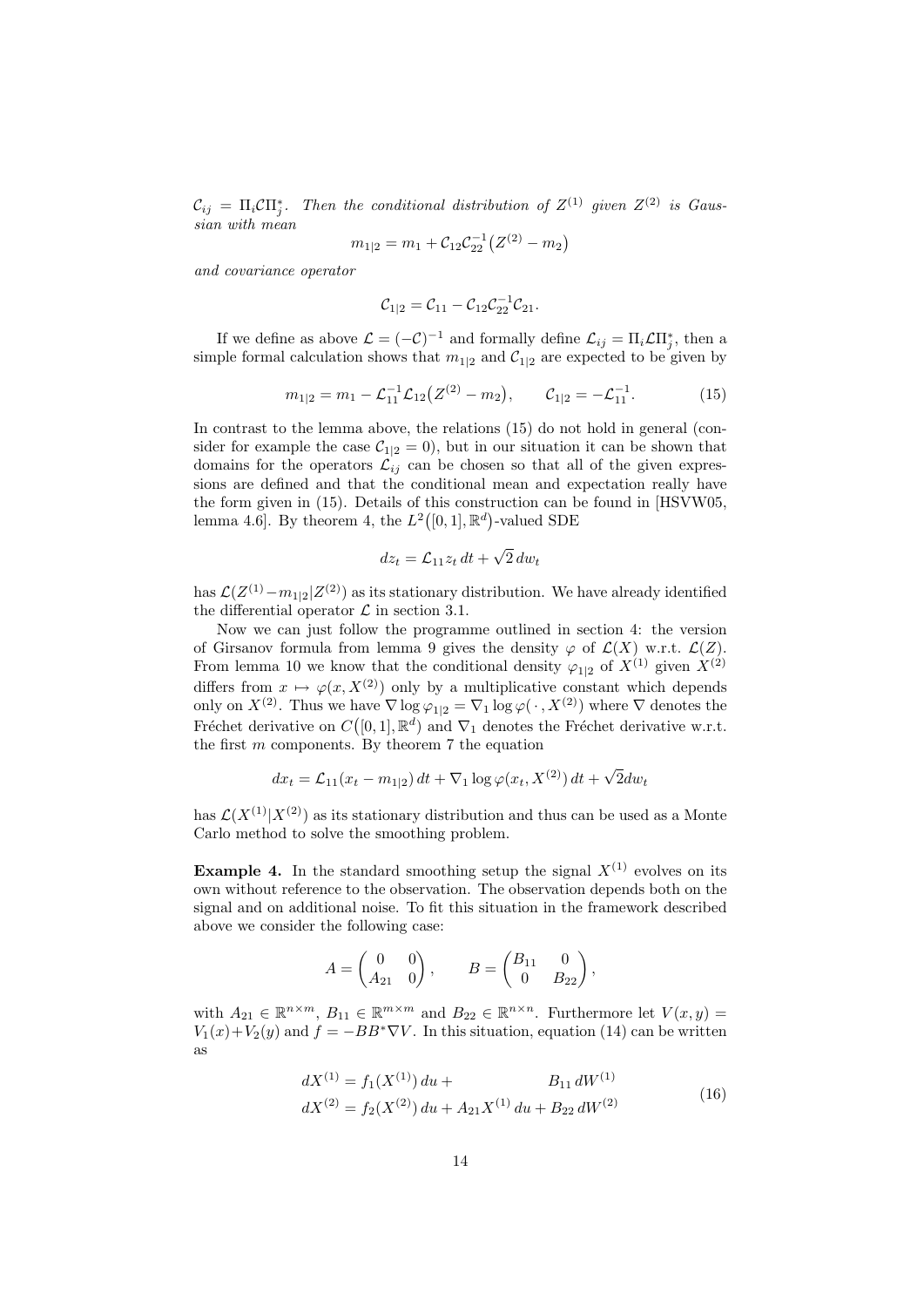with  $f_1 = -B_{11}B_{11}^* \nabla V_1$  and  $f_2 = -B_{22}B_{22}^* \nabla V_2$ .

For this choice of the matrices  $A$  and  $B$  the differential operator  $\mathcal L$  is

$$
\begin{aligned}\n\begin{pmatrix}\nL_{11} & L_{12} \\
L_{21} & L_{22}\n\end{pmatrix} &= \begin{pmatrix}\n\partial_u & A_{21}^* \\
0 & \partial_u\n\end{pmatrix} \begin{pmatrix}\nB_{11}B_{11}^* & 0 \\
0 & B_{22}B_{22}^*\n\end{pmatrix}^{-1} \begin{pmatrix}\n\partial_u & 0 \\
-A_{21} & \partial_u\n\end{pmatrix} \\
&= \begin{pmatrix}\n\partial_u (B_{11}B_{11}^*)^{-1} \partial_u - A_{21}^*(B_{22}B_{22}^*)^{-1} A_{21} & A_{21}^*(B_{22}B_{22}^*)^{-1} \partial_u \\
& -\partial_u (B_{22}B_{22}^*)^{-1} A_{21} & \partial_u (B_{22}B_{22}^*)^{-1} \partial_u\n\end{pmatrix},\n\end{aligned}
$$

defined on some appropriate domain. A more detailed analysis, as found in [HSVW05, section 4], shows that  $\mathcal{L}_{11}$  in (15) can be taken to be  $L_{11}$  on the domain

$$
\mathcal{D}(\mathcal{L}_{11}) = \{ f \in H^2([0,1], \mathbb{R}^d) \mid f(0) = 0, \partial_u f(1) = 0 \}.
$$

From (15) we find that  $m_{1|2}$  is the solution of

$$
\mathcal{L}_{11}(m_{1|2}-m_1)=-A_{21}^*(B_{22}B_{22}^*)^{-1}\left(\frac{dZ^{(2)}}{du}-m_2\right).
$$

Here  $\frac{dZ^{(2)}}{du}$  only exists as a distribution, but since  $\mathcal{L}_{11}$  is a second order differential operator, the solution  $m_{1|2}$  is a smooth function.

The density of  $\mathcal{L}(X^{(1)}|X^{(2)})$  w.r.t.  $\mathcal{L}(Z^{(1)}|Z^{(2)})$  can be simplified because of the simple structure of the matrices  $A$  and  $B$ : we get

$$
\varphi(X^{(1)}|X^{(2)}) = c \exp\Big(-V_1(X_1^{(1)}) - \frac{1}{2} \int_0^1 |B_{11}^{-1} f_1(X_u^{(1)})|^2 + \text{div } f_1(X_u^{(1)}) du - \int_0^1 \langle X_u^{(1)}, A_{21}^*(B_{22}B_{22}^*)^{-1} f_2(X_u^{(2)}) \rangle du\Big)
$$

for some normalisation constant  $c$  and the density of the target distribution  $\mu = \mathcal{L}(X^{(1)} - m_{1|2}|X^{(2)})$  w.r.t.  $\nu = \mathcal{L}(Z^{(1)} - m_{1|2}|Z^{(2)})$  is  $\varphi(X - m_{1|2}|Y)$ . Thus, for given  $X^{(2)}$ , the Fréchet derivative of  $\log \varphi(X^{(1)}|X^{(2)})$  is

$$
F(x) = \nabla_1 \log \varphi(x|X^{(2)}) = -\nabla V_1(x_1)\delta_1 - \nabla \Phi(x) - A_{21}^*(B_{22}B_{22}^*)^{-1}f_2(X^{(2)})
$$

for all  $x \in C([0,1], \mathbb{R}^m)$ , where  $\delta_1$  is a Dirac mass at  $u = 1$  and

$$
\Phi(\xi) = \frac{1}{2} (|B_{11}^{-1} f_1(\xi)|^2 + \text{div } f_1(\xi)) \qquad \forall \xi \in \mathbb{R}^m.
$$

With  $F$  we have found the drift to be used in theorem 7: the equation

$$
d\tilde{x}_t = \mathcal{L}_{11}\tilde{x}_t dt - \nabla \Phi(\tilde{x}_t + m_{1|2}) dt - A_{21}^*(B_{22}B_{22}^*)^{-1} f_2(X^{(2)}) dt - \nabla V_1(\tilde{x}_t(1) + m_{1|2}(1)) \delta_1 dt + \sqrt{2} dw_t
$$

is ergodic and has  $\mathcal{L}(X^{(1)} - m_{1|2}|X^{(2)})$  as its stationary distribution. Defining  $x_t = \tilde{x}_t + m_{1|2}$  for all  $t \geq 0$  and formally writing the equation for x as an SPDE again, we find that the SPDE

$$
\partial_t x(t, u) = (B_{11} B_{11}^*)^{-1} \partial_u^2 x(t, u) - \nabla \Phi(x(t, u))
$$
  
+ 
$$
A_{21}^*(B_{22} B_{22}^*)^{-1} \left( \frac{dX^{(2)}}{du}(u) - f_2(X^{(2)}(u)) - A_{21} x(t, u) \right) + \sqrt{2} \partial_t w(t, u) \tag{17}
$$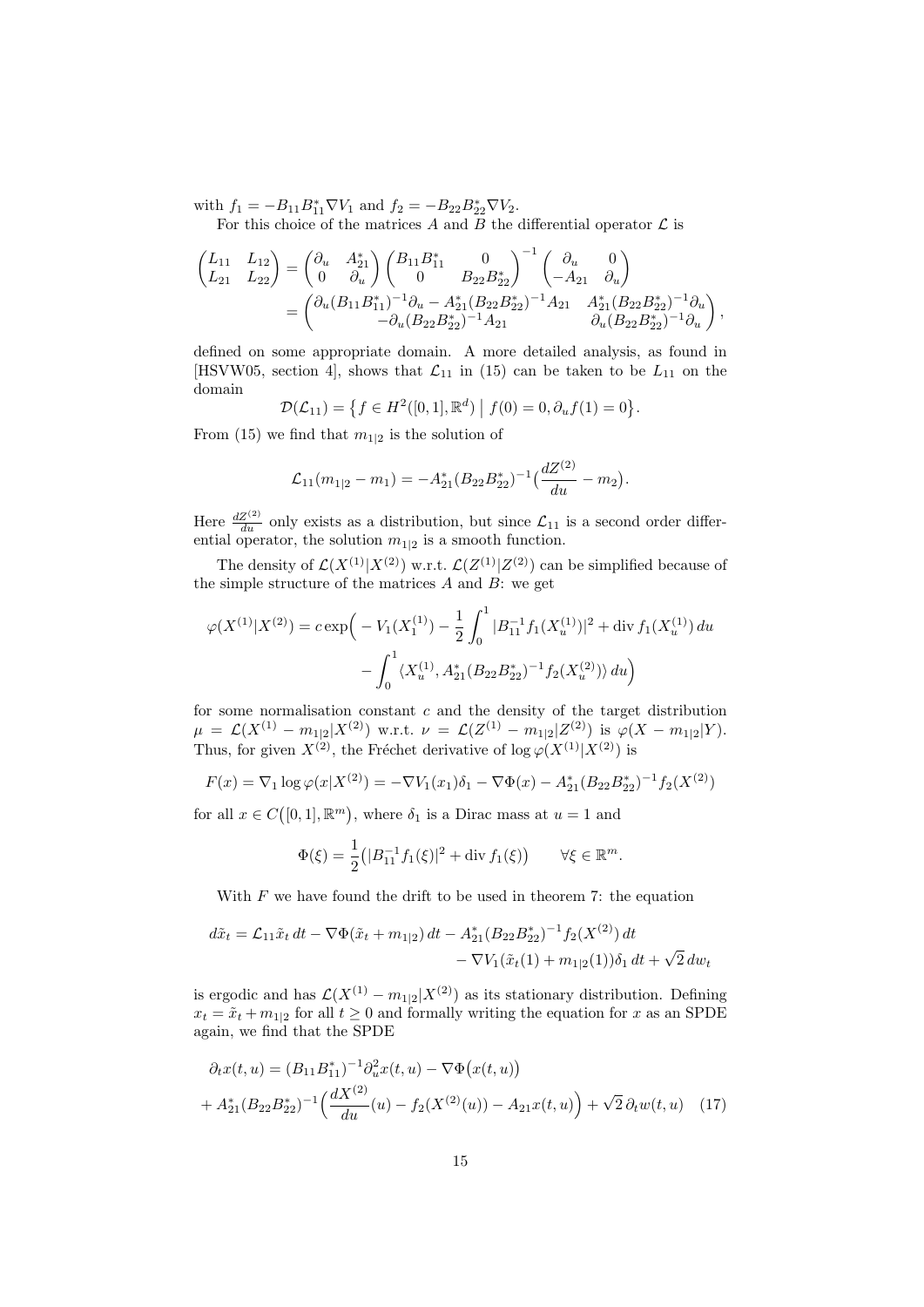with boundary conditions

$$
x(t, 0) = 0, \quad \partial_u x(t, 1) = f_1(x(t, 1))
$$

for all  $t \geq 0$  is the Langevin equation on  $C([0,1], \mathbb{R}^m)$  to sample from the distribution  $\mathcal{L}(X^{(1)}|X^{(2)})$ . In the derivation above we did not check whether the conditions  $(A1), \ldots, (A5)$  which are required for our sampling method are satisfied. In general this depends on the specific choice of  $f$ ,  $A$  and  $B$ . A (quite technical) set of conditions such that the theorems apply can be found in [HSV07].

A comparison between the sampling equation derived here and the equation derived in example 2 to sample from the unconditional distribution  $\mathcal{L}(X^{(1)})$ reveals that the only difference caused by the conditioning is the presence of the term

$$
A_{21}^*(B_{22}B_{22}^*)^{-1}\Big(\frac{dX^{(2)}}{du}(u) - f_2(X^{(2)}(u)) - A_{21}x(t,u)\Big).
$$

The presence of this additional drift term moves the solution of the sampling SPDE towards paths  $X^{(1)}$  which minimise the 'energy' of the noise required for the second equation in (16) to hold.

Figure 2 illustrates the resulting smoothing method for the system

$$
dX_u^{(1)} = f(X_u^{(1)}) du + dW_u^{(1)}, \t X_0^{(1)} = -1
$$
  

$$
dX_u^{(2)} = X_u^{(1)} du + dW_u^{(2)}, \t X_0^{(2)} = 0
$$

where  $f$  is the double-well drift from  $(13)$ . The upper panel shows the 'true' signal  $X^{(1)}$  (unknown to the algorithm), together with a reconstruction obtained by the smoothing method described above. The displayed band was obtained again as in example 3. Since the observation (not displayed) contains not only information about the signal, but also unknown additional noise, a perfect reconstruction is not possible. But the figure shows that the reconstruction captures the main features of the signal. Other statistical quantities of the conditional distribution of the signal, given the observation, like the number of transitions between the two equilibrium points can be computed similarly by taking ergodic averages. The lower panel shows a typical path of the conditional distribution for comparison with the 'true' signal in the upper panel.

#### 5.2 Some Remarks about Smoothing

While the sampling technique developed in the previous section solves the same problem as traditional filters/smoothers do, it does so in a very different way: instead of trying to obtain the density of the conditional distribution, our method constructs samples from the conditional distribution which can be used as the basis of an MCMC algorithm.

Filtering and smoothing are sometimes used in high dimensional situations. For example applications in weather prediction, where filtering is used to incorporate the observed weather data into a model, now use values of d which are as big as  $10^7$  or  $10^8$ . When d is big, a map from  $\mathbb{R}^d$  to  $\mathbb R$  like the density of  $\mathcal{L}(X_u^{(1)} | X_v^{(2)}, 0 \le v \le u)$  is a complex object which is very hard to accurately represent in a computer. A standard way to deal with this problem, used in particle filter methods, is to approximate the conditional distribution as a sum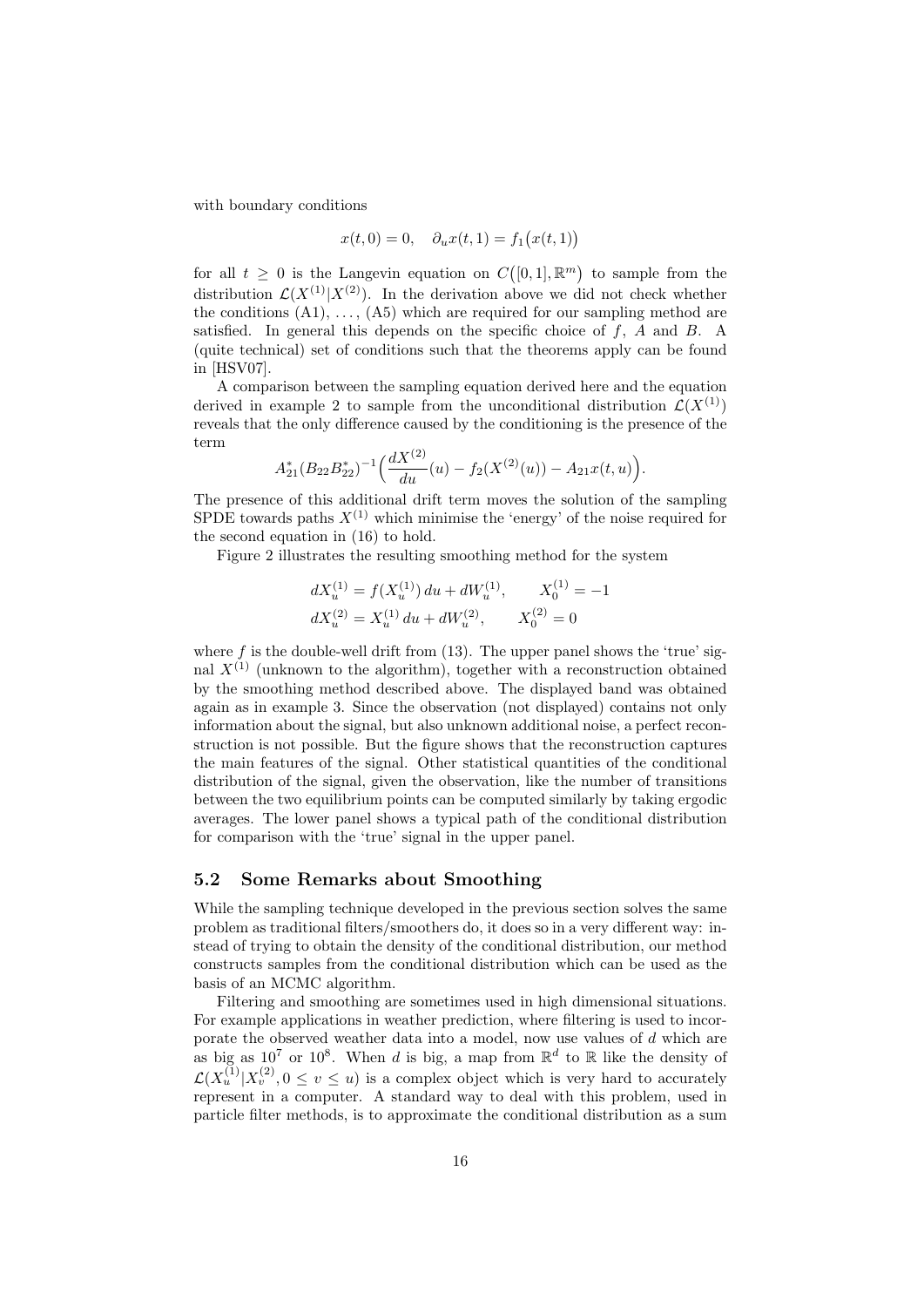of weighted Dirac masses. Another approach is to approximate the conditional distribution by a Gaussian, but in high-dimensional situations even storing the covariance matrix of this Gaussian has a non-negligible cost and sometimes even further approximations are necessary. In comparison, a map from  $\mathbb{R}$  to  $\mathbb{R}^d$ , like the paths obtained by the smoothing method discussed here, is a much more manageable object. Thus the discussed method might be advantageous in high dimensions when smoothing is required and not just filtering.

Another observation to note is that the situation considered in example 4 is just one of many possible situations where a Langevin sampling based filtering method can be derived. Similar constructions are possible in many situations, for example it is easy to derive a sampling SPDE to sample from a diffusion conditioned on discrete noisy observations. See [AJSV07] for further examples.

More information about filtering and pointers into the literature can be found in [AHSV07].

# 6 Metropolis-Hastings Algorithm on Path Space

In the previous sections we showed how an infinite dimensional analogue of the Langevin equation can be used to sample from the distribution of conditioned diffusions. One of the main motivations behind this approach is that it directly translates into an implementable algorithm to solve these sampling problems. In this section we will discuss some issues which arise in this context. When implementing the method for practical use one has to numerically solve the sampling SPDE  $(5)$  and thus one has to discretise this equation in both 'space' u and time t. The two kinds of discretisation raise different issues and here we will mostly focus on the effects of discretising time.

There are two constraints which affect the choice of time step size  $\Delta t$ . Firstly, we are only interested in the stationary distribution of the sampling SPDE and thus, for our purposes, it doesn't matter if the numerical simulation accurately represents the trajectories of the solution but we require the invariant measure of the discretised equation to be close to the invariant measure of the exact equation. And, secondly, we will use the numerical solution to approximate ergodic averages as in theorem 8 and thus we need to simulate the solution over long time intervals. This leads to a trade-off in the choice of the step size  $\Delta t$ : small  $\Delta t$  requires many steps to cover big time intervals and thus makes the resulting method computationally expensive whereas big  $\Delta t$  leads to big discretisation error and makes the results less accurate.

One solution to this dilemma is the following idea, described in more detail in [BRSV07]: one can use a discretisation with a big step size  $\Delta t$ , but then use a rejection mechanism to compensate for the resulting discretisation error. More specifically, given an approximation  $\hat{x}(t)$  to the exact solution  $x_t$ , a discretised version of the evolution equation gives an approximation to the solution at time  $t + \Delta t$ . But instead of directly using the computed value  $\hat{y}(t + \Delta t)$  for the numerical solution, one can use it as the proposal in a Metropolis-Hastings algorithm and either accept or reject it as described in theorem 1.

A (partially implicit) Euler method for solving the equation

$$
dx_t = \mathcal{L}x_t dt + F(x_t) dt + \sqrt{2} dw_t,
$$
\n(18)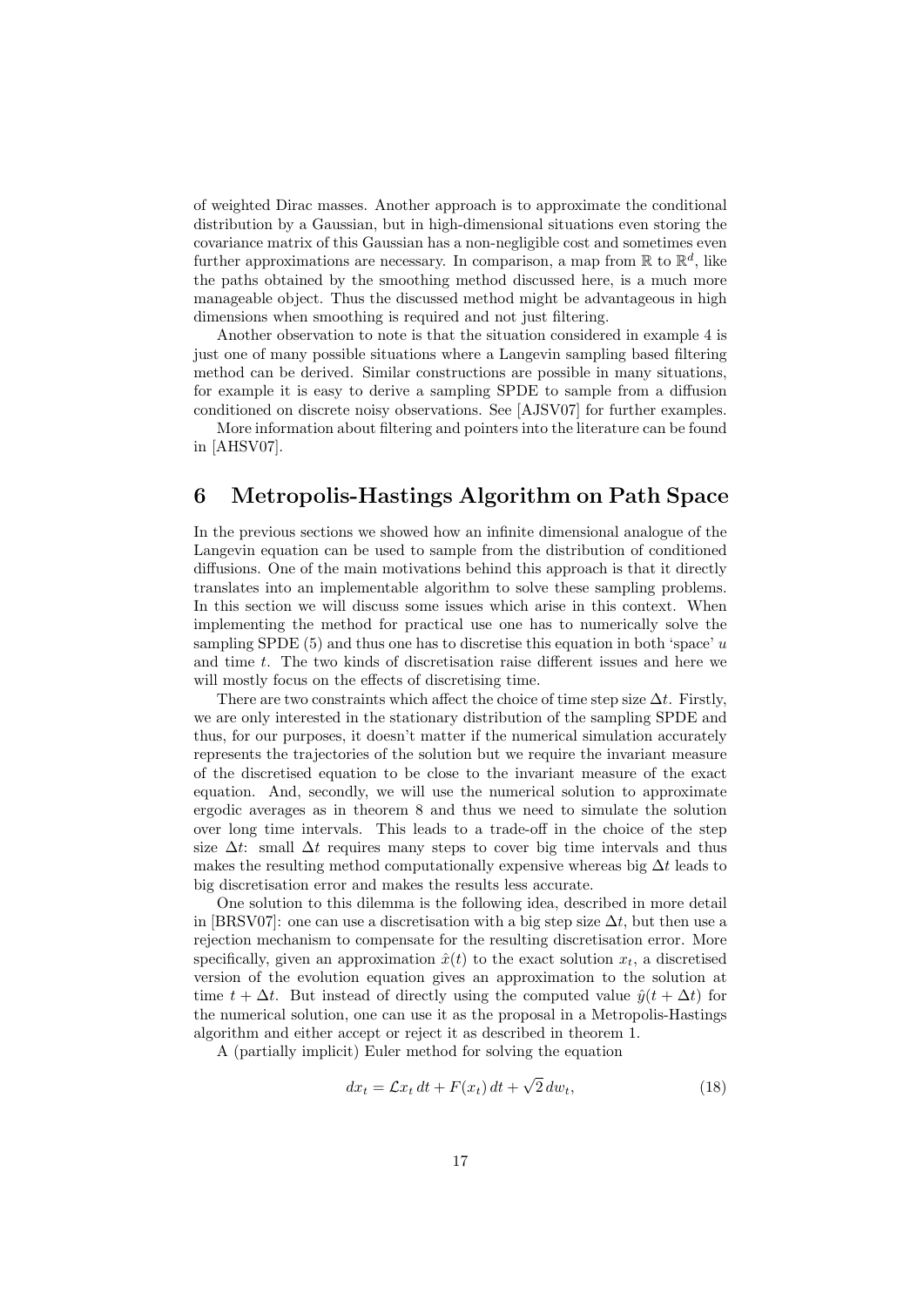from section 3.2 can be formulated as

$$
X_{n+1} = X_n + \mathcal{L}(\theta X_{n+1} + (1 - \theta)X_n) \Delta t + F(X_n) \Delta t + \sqrt{2} \xi_n,
$$

where the  $\xi_n$  have the same distribution as the increments of the cylindrical Wiener process w. The parameter  $\theta \in [0,1]$  controls the implicitness of the method. We did not include implicitness in the evaluation of the non-linear part F of the drift, to make it easy to solve the iteration equation for  $X_{n+1}$ : One gets

$$
X_{n+1} = (I - \Delta t \,\theta \mathcal{L})^{-1} (I + \Delta t (1 - \theta) \mathcal{L}) X_n + \Delta t (I - \Delta t \,\theta \mathcal{L})^{-1} F(X_n) + \sqrt{2} (I - \Delta t \,\theta \mathcal{L})^{-1} \xi_n.
$$
 (19)

It is not a priori clear what space this equation takes values in, since the cylindrical Wiener process  $w$ , and thus its increments, do not live in the Hilbert space  $H$ . However, since  $-\mathcal{L}^{-1}$  is trace class (it is the covariance of a Gaussian measure, see section 3.1), for  $\theta > 0$  the operator  $A = (I - \Delta t \theta \mathcal{L})^{-1}$  is Hilbert-Schmidt and thus the random increments  $A\xi_n$  take values in  $H$ . For this reason we restrict ourselves to the case  $\theta > 0$  here.

When trying to use  $X_{n+1}$  as the proposal in a Metropolis algorithm, there is the following surprising dichotomy.

**Theorem 12** Let  $\mathcal{H} = L^2([0,1], \mathbb{R}^d)$  and let  $\mathcal{L}$  be a symmetric, negative definite operator on H as in section 3.2. Let  $\mu$  be the invariant measure of (18). Let  $\theta > 0$  and define the transition kernel P on H by

$$
P(x, \cdot) = \mathcal{L}(X_{n+1} | X_n = x) \qquad \forall x \in \mathcal{H}
$$

where  $X_{n+1}$  is defined by equation (19). Then there are two cases:

a) If  $\theta \neq 1/2$ , then the distributions  $\mu(dy)P(y, dx)$  and  $\mu(dx)P(x, dy)$  on  $H \times H$  are singular w.r.t. each other and thus the Metropolis algorithm cannot be used.

b) If  $\theta = 1/2$ , then the distributions  $\mu(dy)P(y, dx)$  and  $\mu(dx)P(x, dy)$  on  $H \times H$  are equivalent and thus the Metropolis algorithm can be used.

**Proof.** For  $X \in \mathcal{H}$  let  $\langle X \rangle_u$  be the quadratic variation of X until time u. Then, by imitating the proof of [BRSV07, proposition 4.1], for  $(X, Y) \sim$  $\mu(dx)P(x, dy)$  we have

$$
\langle Y \rangle_u = \frac{(1 - \theta)^2}{\theta^2} \langle X \rangle_u \qquad \forall u \in [0, 1]
$$

almost surely. Since under  $\mu$  the quadratic variation is a.s. constant, this shows that the measures in part a) are singular whenever  $(1-\theta)^2/\theta^2 \neq 1$ , i.e. when  $\theta \neq$  $1/2$ . A proof for part b) when  $\mathcal L$  is a second derivative operator with Dirichlet boundary conditions can be found in [BRSV07, theorem 4.1]. An inspection of this proof reveals that it still holds in the more general situation considered here.

To implement the methods described in this text, the Langevin SPDE needs to be discretised in 'space' as well as in time. Some remarks about the required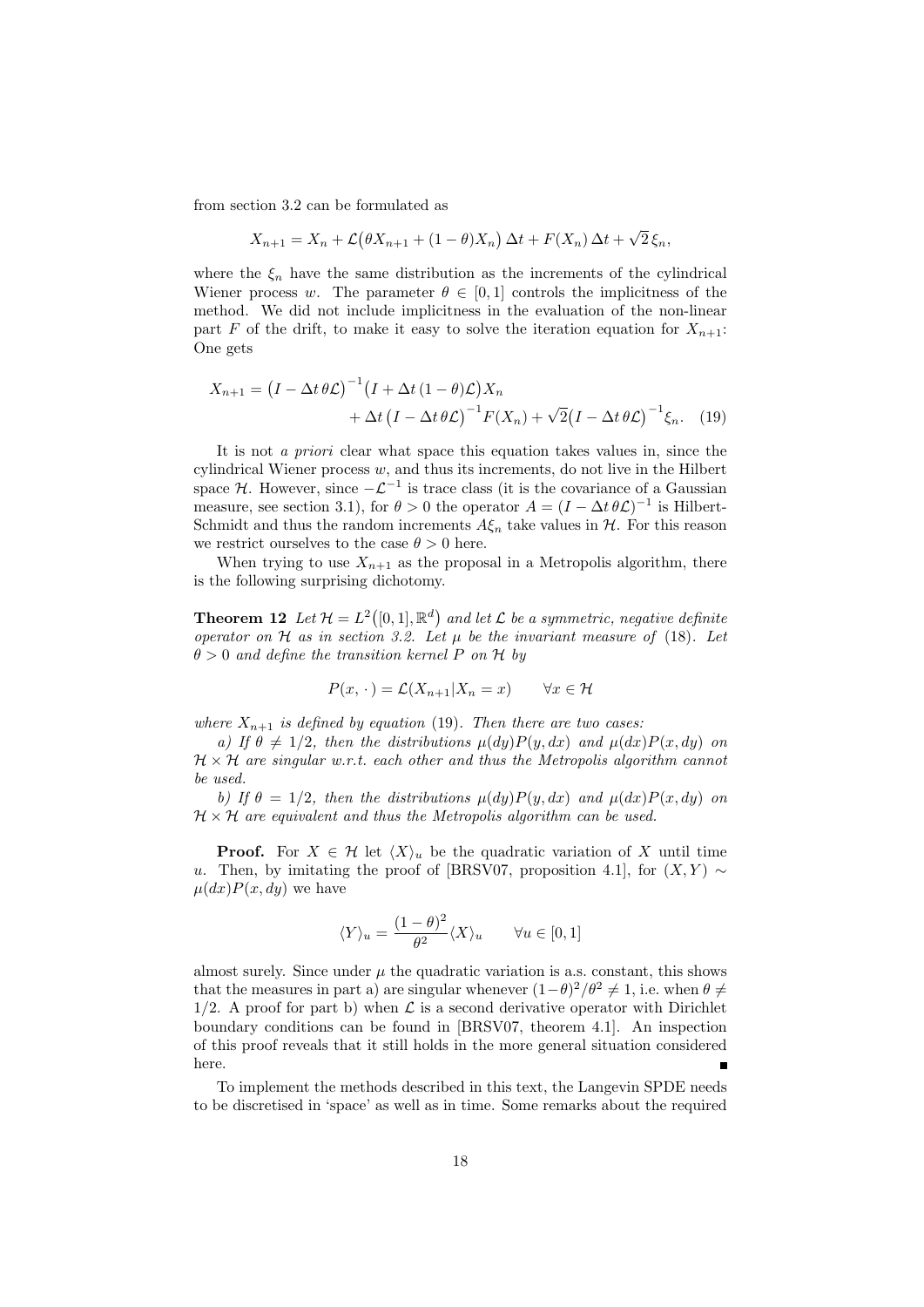space discretisation can be found in [BRSV07]. For the space-discretised equation the dichotomy described in theorem 12 does not exist, every value of  $\theta$  is possible there. But the effect from the theorem is still visible: for  $\theta \neq 1/2$  one needs to decrease  $\Delta t$  when  $\Delta u$  gets smaller in order to retain large enough acceptance probabilities. For  $\theta = 1/2$  one can decrease  $\Delta u$  without decreasing  $\Delta t$ . This effect, as it occurs for the smoothing problem from example 4, is displayed in figure 3.

# 7 Conclusion

In this text we have seen how an infinite dimensional generalisation of Langevin sampling can be used to generate samples from conditioned diffusions. We have seen that the presented method can be used as a common framework to solve very different kinds of sampling problems, such as generating bridge paths from SDEs and solving smoothing problems. The same framework can be applied to many more kinds of problems. For example one can apply the same kind of technique to processes indexed by a two-dimensional parameter instead of a single time variable. This might give rise to techniques which could be applied in image analysis, for example. It will be interesting to see what future applications will be developed based on this.

Throughout this text, we concentrated on sampling techniques which were direct generalisations of the finite dimensional result from theorem 3. But of course, since we are only interested in the stationary distribution, the sampling equation is not uniquely determined, many choices are possible. For example in the finite dimensional case the SDE

$$
dX_t = LX_t dt + \nabla \log \varphi(X_t) dt + \sqrt{2} dW_t
$$

and the "preconditioned" SDE

$$
dX_t = GLX_t dt + G\nabla \log \varphi(X_t) dt + \sqrt{2G} dW_t,
$$

where  $G$  is a symmetric, positive matrix, share the same invariant measure. This relation carries over to the infinite dimensional situation. By taking  $e.g.$  $G = -L^{-1}$  one obtains a new equation with very different properties: the cylindrical noise is now replaced by a significantly more regular noise, but the smoothing effect from the operator  $L$  is no longer present. This technique is discussed in [HSV07] and [BRSV07]. Other choices of sampling equations, including second order equations, are discussed in [AHSV07].

In the further development of the presented sampling techniques, several open problems remain. For example, in this text we always assumed that the densities we obtained from the Girsanov formula can be rewritten without resorting to a stochastic integral. This restricted the choice of drift functions for the underlying diffusion processes to functions which are a gradient plus a linear function. It transpires that this restriction is not easily lifted: the theorems presented here no longer apply and while it is easy to formally derive sampling equations, it is very difficult to even give sense to the resulting equations. A conjecture about the results in the non-gradient case can be found in [HSV07].

Other open problems include questions about efficient implementation of the method. This requires numerical solutions of the resulting SPDEs and a careful choice of step sizes for discretisation is required.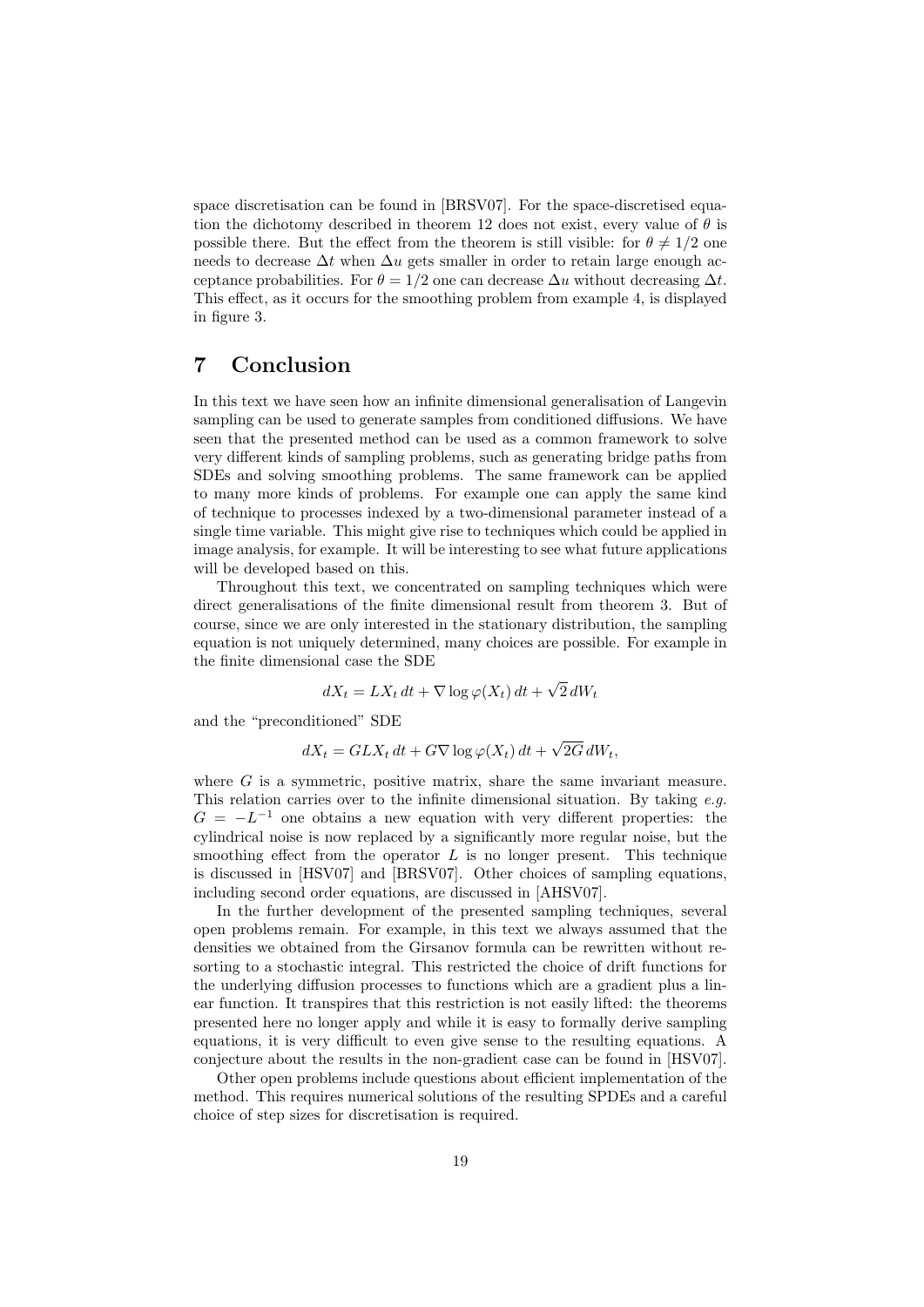# References

- [AHSV07] A. Apte, M. Hairer, A. M. Stuart, and J. Voss. Sampling the posterior: An approach to non-gaussian data assimilation. Physica D: Nonlinear Phenomena, 230(1–2):50–64, 2007.
- [AJSV07] A. Apte, C. K. R. T. Jones, A. M. Stuart, and J. Voss. Data assimilation: Mathematical and statistical perspectives. To appear in the International Journal for Numerical Methods in Fluids, 2007.
	- [Bog98] V. I. Bogachev. Gaussian measures, volume 62 of Mathematical Surveys and Monographs. American Mathematical Society, Providence, RI, 1998.
- [BRSV07] A. Beskos, G. Roberts, A. M. Stuart, and J. Voss. MCMC methods for diffusion bridges. Submitted, 2007.
- [CPS04] S. Chib, M. Pitt, and N. Shephard. Likelihood based inference for diffusion driven models. Working paper, 2004.
- [DPZ92] G. Da Prato and J. Zabczyk. Stochastic Equations in Infinite Dimensions, volume 44 of Encyclopedia of Mathematics and its Applications. Cambridge University Press, 1992.
- [Elw82] K. D. Elworthy. Stochastic differential equations on manifolds, volume 70 of London Mathematical Society Lecture Note Series. Cambridge University Press, Cambridge, 1982.
- [HSV07] M. Hairer, A. M. Stuart, and J. Voss. Analysis of SPDEs arising in path sampling, part II: The nonlinear case. Annals of Applied Probability, 17(5/6):1657–1706, 2007.
- [HSVW05] M. Hairer, A. M. Stuart, J. Voss, and P. Wiberg. Analysis of SPDEs arising in path sampling, part I: The Gaussian case. Communications in Mathematical Sciences, 3(4):587–603, 2005.
	- [KS91] I. Karatzas and S. E. Shreve. Brownian Motion and Stochastic Calculus. Springer, second edition, 1991.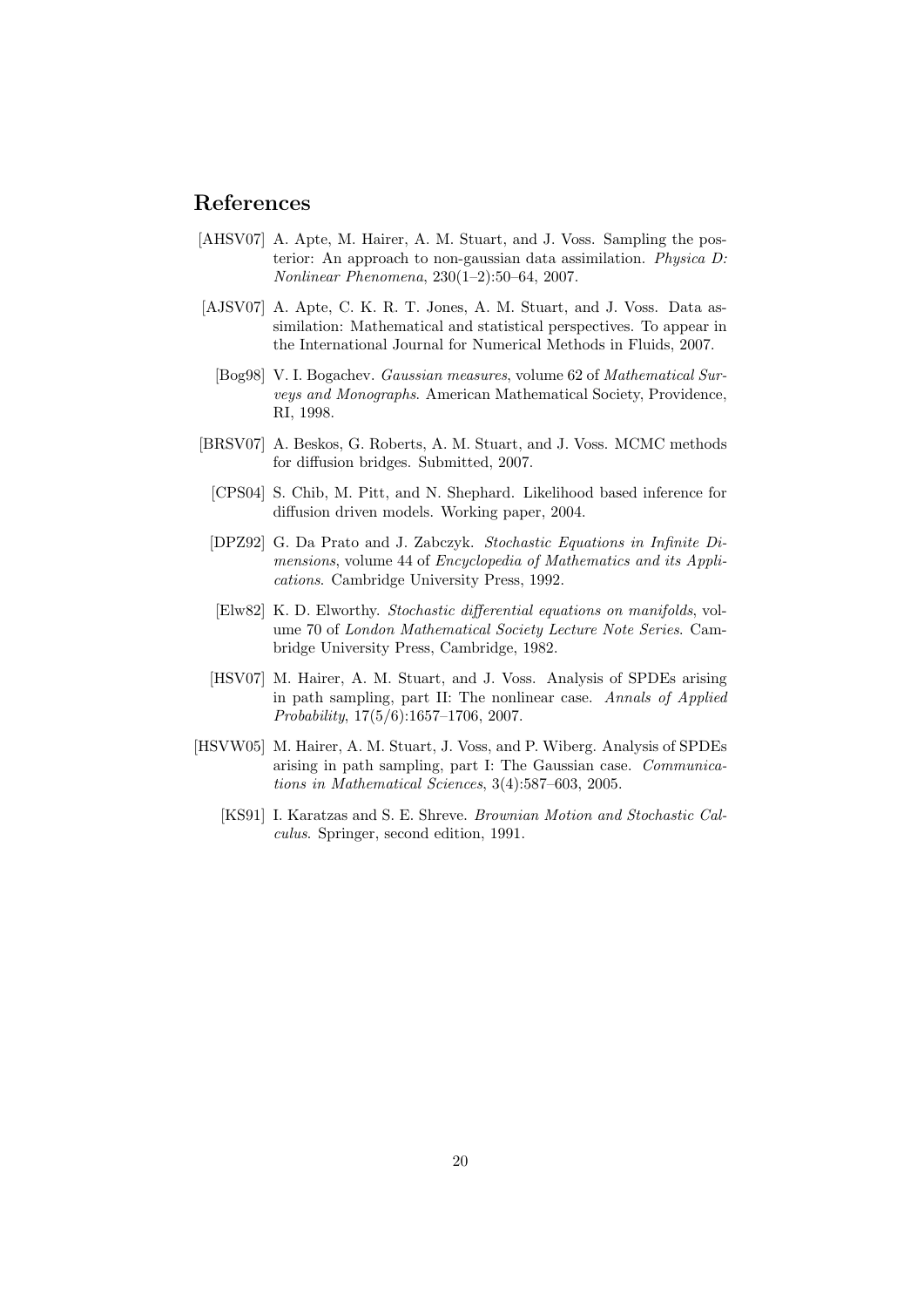

Figure 1: Illustration of the bridge sampling method from example 3. The drift  $f$  in  $(11)$  is chosen to be the gradient of a double-well potential with stable equilibrium points at  $-1$  and  $1$  and an unstable equilibrium point at  $0$  (see (13)), the process starts in  $x^- = -1$  and is conditioned on ending up in  $x^+ = +1$ . The upper panel shows the value of the Langevin SPDE at time  $t = 10^5$  as a function of u. This is an approximation to a typical bridge path. The lower panel shows a one-standard-deviation band around the mean of the solution as a function of u, obtained by taking averages over the interval  $t \in [0, 10^5]$ . This gives an approximation for the mean and standard deviation of the bridge process (11).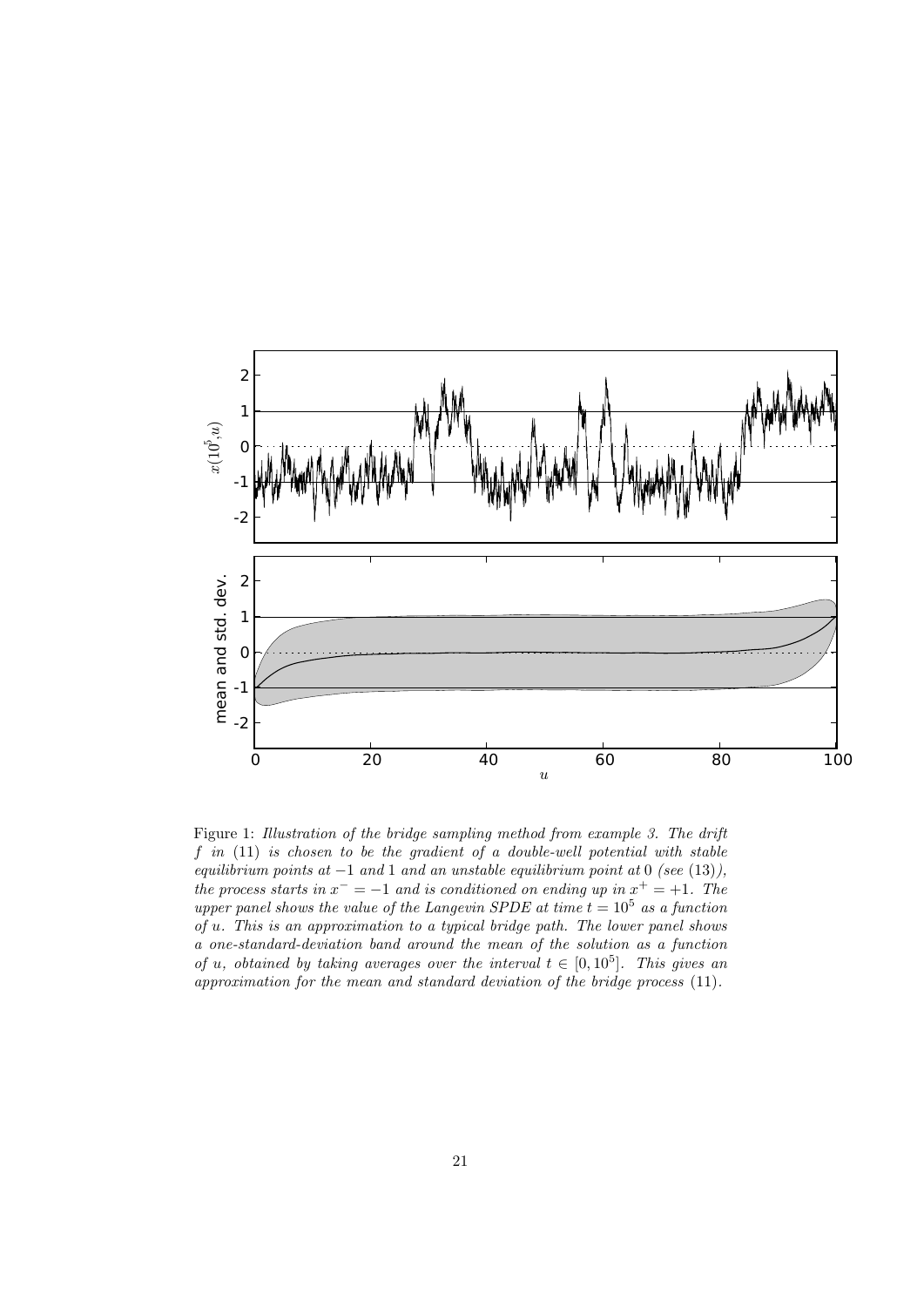

Figure 2: Illustration of the smoothing method from example 4. The upper panel shows the true signal (unknown to the algorithm) together with a onestandard-deviation band around the mean of the sampling SPDE. This band can be seen as a reconstruction of the signal, but since the observation (not displayed) incorporates additional noise, a perfect reconstruction is not possible. The lower panel shows a typical path of the conditional distribution of the signal, given the observation, obtained by taking the value of the sampling SPDE at large t.